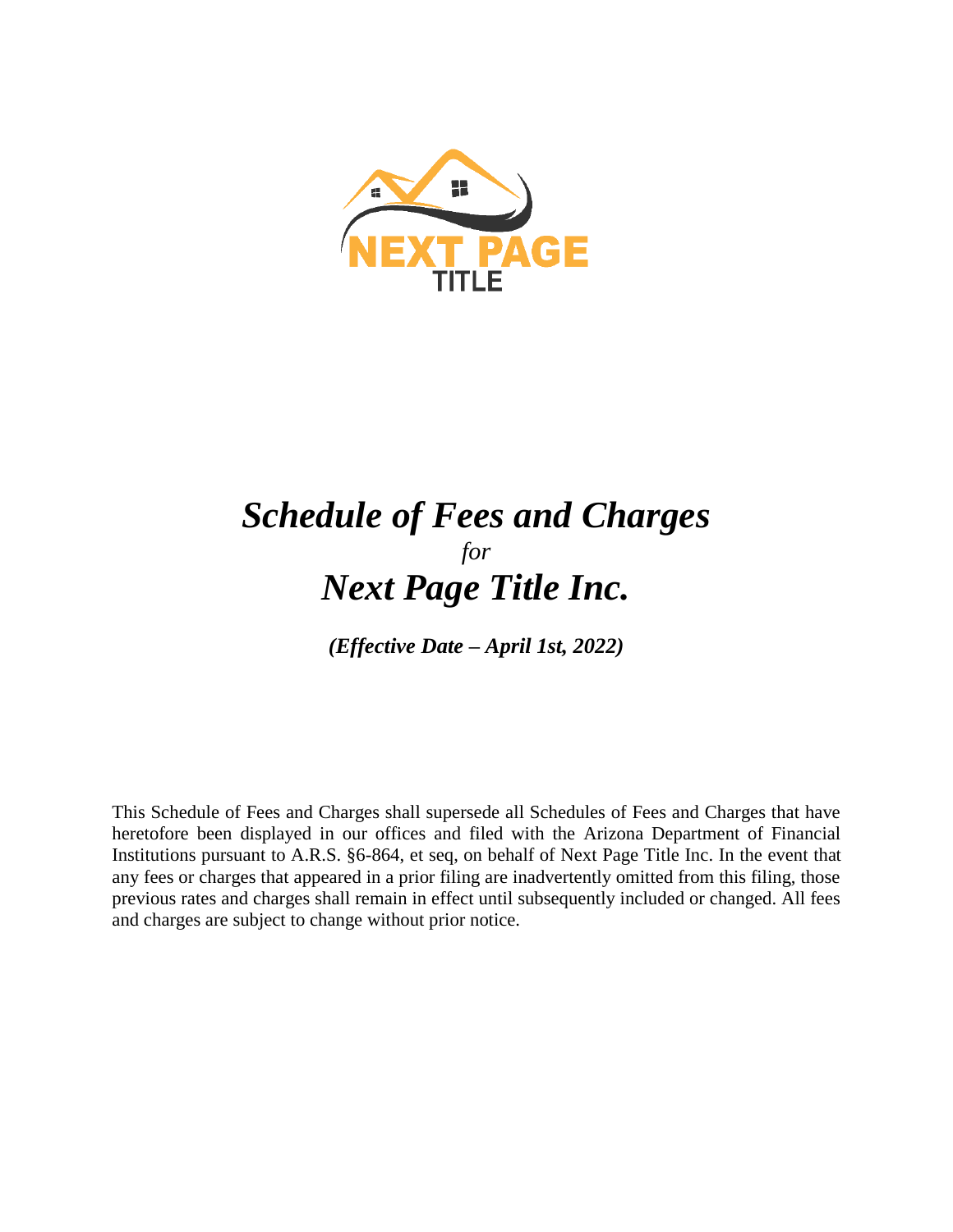

*(Effective April 1, 2022)*

# **----TABLE OF CONTENTS----**

# *GENERAL PROVISIONS*

| E1.2                                                           |  |
|----------------------------------------------------------------|--|
|                                                                |  |
| E1.3                                                           |  |
| E1.4                                                           |  |
| E1.5                                                           |  |
| E1.6                                                           |  |
| Unique Escrow Requirements and Negotiated Rates Page 4<br>E1.7 |  |
| E1.8                                                           |  |

## *ESCROW – Basic Charge*

| E2.1             |  |
|------------------|--|
| E2.2             |  |
| E2.3             |  |
| E <sub>2.4</sub> |  |
| E2.5             |  |
| E2.6             |  |
| E2.7             |  |
| E2.8             |  |
| E2.9             |  |

### *ESCROW – Special Rates*

| E3.2<br>E3.3<br>E3.4<br>E3.5<br>E3.6<br>E3.7<br>E3.8<br>E3.9<br>E3.10<br>E3.11<br>E3.12<br>E3.13<br>E3.15 | E3.1  |  |
|-----------------------------------------------------------------------------------------------------------|-------|--|
|                                                                                                           |       |  |
|                                                                                                           |       |  |
|                                                                                                           |       |  |
|                                                                                                           |       |  |
|                                                                                                           |       |  |
|                                                                                                           |       |  |
|                                                                                                           |       |  |
|                                                                                                           |       |  |
|                                                                                                           |       |  |
|                                                                                                           |       |  |
|                                                                                                           |       |  |
|                                                                                                           |       |  |
|                                                                                                           | E3.14 |  |
|                                                                                                           |       |  |

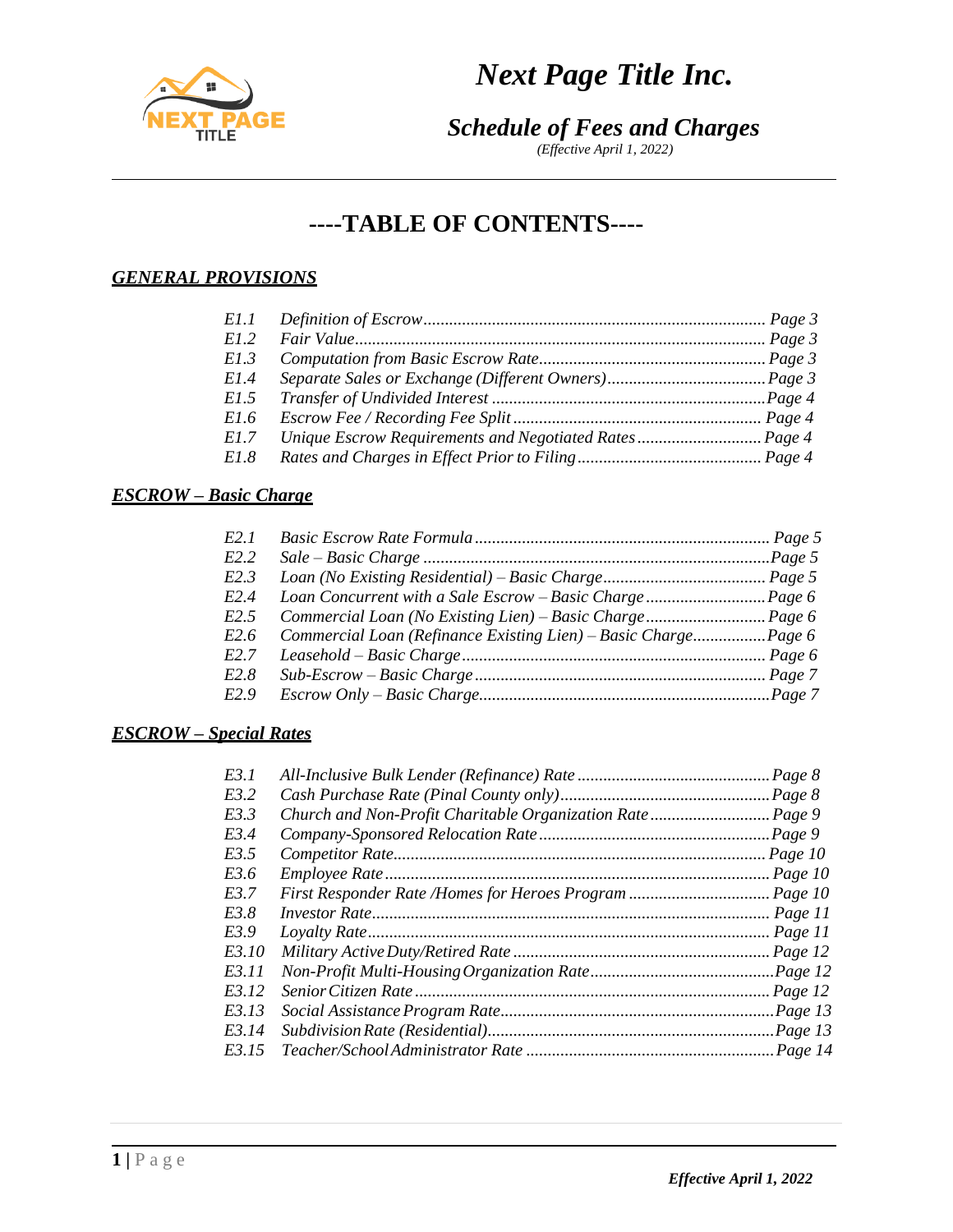



*(Effective April 1, 2022)*

# **---- TABLE OF CONTENTS----**

# *Miscellaneous Charges and Fees*

| <i>EA.1</i>       | Additional Work Charge (Non-Commercial Transactions) Page 15 |
|-------------------|--------------------------------------------------------------|
| E4.2              |                                                              |
| <i>EA</i> 3       |                                                              |
| <i>EA.4</i>       |                                                              |
| E4.5              |                                                              |
| <i>E4.6</i>       |                                                              |
| <i>EA.7</i>       |                                                              |
| <i>EA.8</i>       |                                                              |
| E4.9              |                                                              |
| E4.10             |                                                              |
| E4.11             |                                                              |
| <i>EA.12</i>      |                                                              |
| E4.13             |                                                              |
| <i>EA.14</i>      |                                                              |
| E4.15             |                                                              |
| E4.16             |                                                              |
| E4.17             |                                                              |
| E4.18             |                                                              |
| E4.19             |                                                              |
| <i>EA.20</i>      |                                                              |
| E4.21             |                                                              |
| E4.22             |                                                              |
| E4.23             |                                                              |
| F <sub>4</sub> 24 |                                                              |

### *Schedule of Basic Rates*

| Appendix A |  |
|------------|--|
|            |  |

### *Schedule of Account Servicing Fees*

|--|--|--|--|

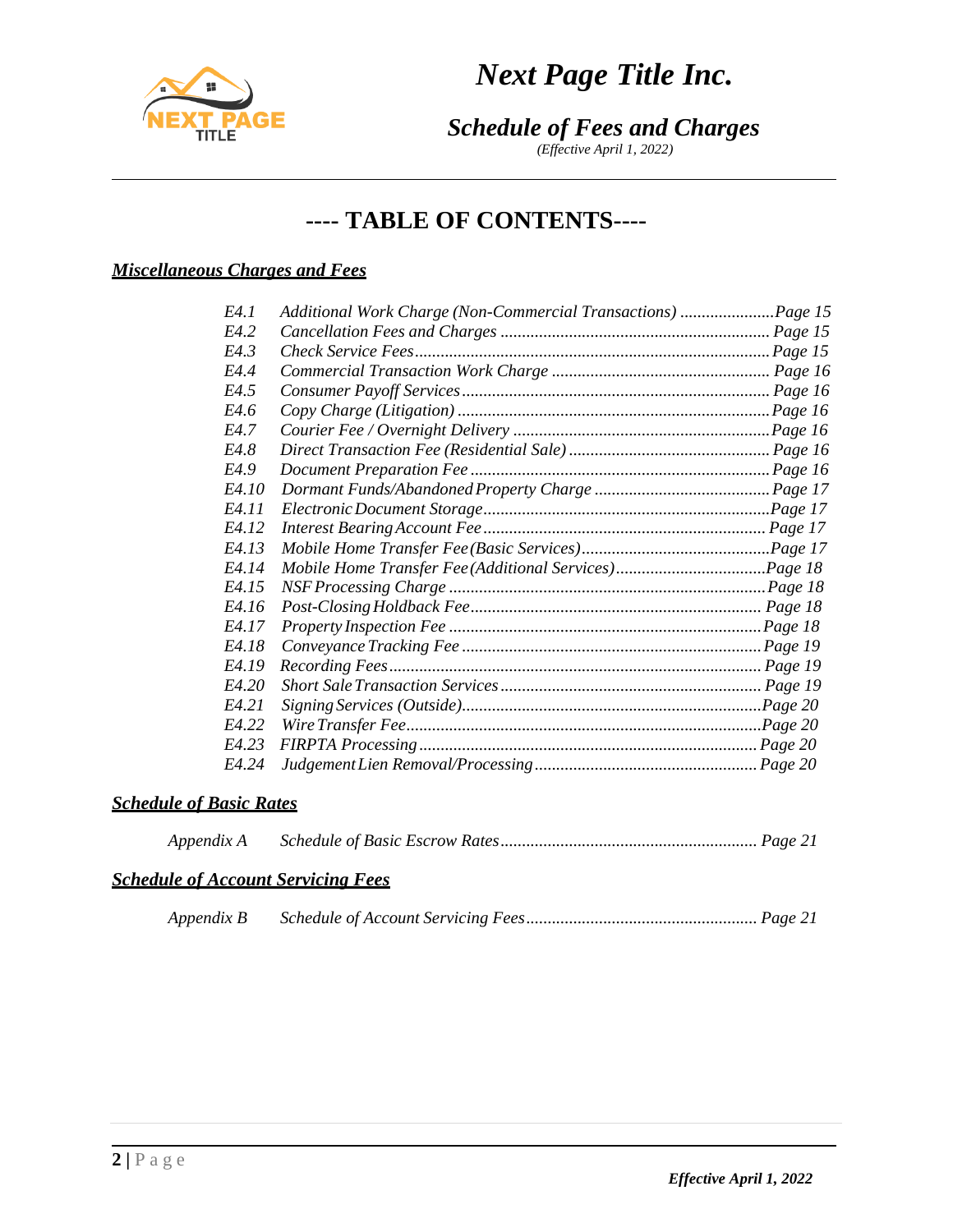

*Schedule of Fees and Charges*

*(Effective April 1, 2022)*

# **GENERAL PROVISIONS**

# *E1.1 Definition of Escrow*

Escrow means any transaction wherein any property, money, written instrument or evidence of title or possession to real or personal property or other thing of value is delivered with or without transfer of legal or equitable title, or both, and irrespective of whether a debtor/creditor relationship is created, to a person not otherwise having nay rights, title or interest therein in connection with the sale, transfer encumbrance or lease of real or personal property, to be delivered or redelivered by that person upon the contingent happening or non-happening of a specified event or performance or non-performance of a prescribed act, when it is then to be delivered by such person to a grantee, grantor, promissee, promissor, oblige, obligor, bailee, bailor, or a designated agent or employee or any of them. Escrow includes subdivision trust (A.R.S. §6-801, as amended).

# *E1.2 Fair Value*

The fair vale shall be construed as the full value of the property, the sale price, or the total of encumbrances, whichever is higher. Where a sale is not involved, the fair value shall be determined from all available information (i.e. amount of encumbrances, assessed value, etc.). In no event shall it be less than the sum of the unpaid principal balances of the mortgages and/or contracts to which the property is subject, unless such mortgages and/or contracts provide for financing of a lender's loan and closing costs, the mortgage provides for advances, or the capitalization of interest, in which case the mortgages and/or contracts exceed the sales price. The Company may be entitled to rely on the value provided by the parties to an arm's length transactions.

## *E1.3 Computation from Basic Escrow Rate*

The applicable rates shall be computed on a per unit or insurance basis in multiples of \$10,000.00 including any fraction thereof in accordance with the division of such units as set forth in the Basic Escrow Rates.

Whenever an Escrow Fee is calculated by using a percentage of the Basic Escrow Rate, the escrow fee shall be rounded up to the nearest dollar.

### *E1.4 Separate Sales or Exchanges (Different Owners)*

Basic charge is applicable per the Basic Escrow Rate on each separate sale in which any seller/exchanger is involved.

The applicable charge applies on the amount of each individual sale or exchange even though there may be one common purchaser, and the sales or exchanges are handled concurrently, and one or more separate escrows is/are involved.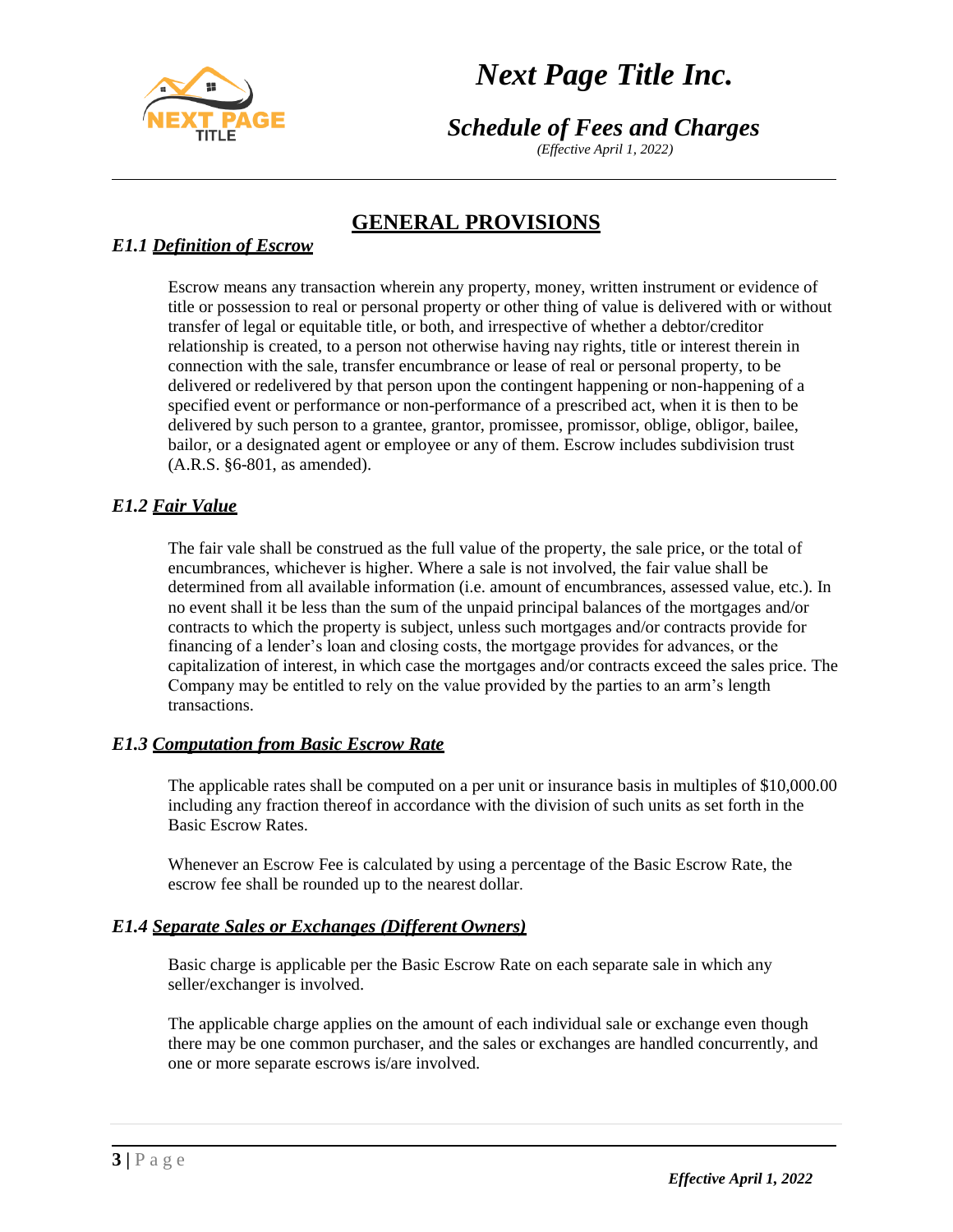



*(Effective April 1, 2022)*

### *E1.5 Transfer of Undivided Interest (Sold separately from remaining interest)*

Basic Charge is applicable based upon the interest conveyed, the purchase price of the fair value thereof, whichever is the higher.

#### *E1.6 Escrow Fee Split*

Unless stated otherwise in the Purchase Contract, the Escrow Instructions, or other mutually acceptable written instructions, the basic escrow charge will be split equally between the parties to the escrow. Each parties escrow fee shall be rounded up to the nearest dollar.

Other fees, such as, but not limited to Recording Fees, Reconveyance Tracking Fees and other Miscellaneous Charges will be charged to the party requesting and/or benefiting from those services.

#### *E1.7 Unique Escrow Requirements and Negotiated Rates*

In some cases, due to unusual requirements and/or special risks regarding the sale, financing or development of a major project or special circumstances, the Company may find it necessary to enter into contracts or agreements for various services to be rendered and the charges to be made thereon. All such request must be submitted in full detail for consideration by an authorized Senior Management Officer. This will allow the Company to maintain control while offering pricing which is consistent with established escrow rates on projects or circumstances of similar nature.

In addition, the company reserves the right to negotiate rates. Any such negotiated rate shall be in writing and approved by Executive Management of Next Page Title Inc. A copy of the negotiated fee agreement shall be retained in the escrow file. In the event of a negotiated fee agreement, the minimums stated herein shall not apply.

### *E1.8 Rates and Charges in Effect Prior to Filing*

All rates contained herein become effective when approved by the Arizona Department of Financial Institutions or by operation of law. Any rate or charge that appeared in any previous Rate Manual that is not specifically addressed herein shall be deemed to have been overlooked and shall remain in full force and effect.



**4 |** P a g e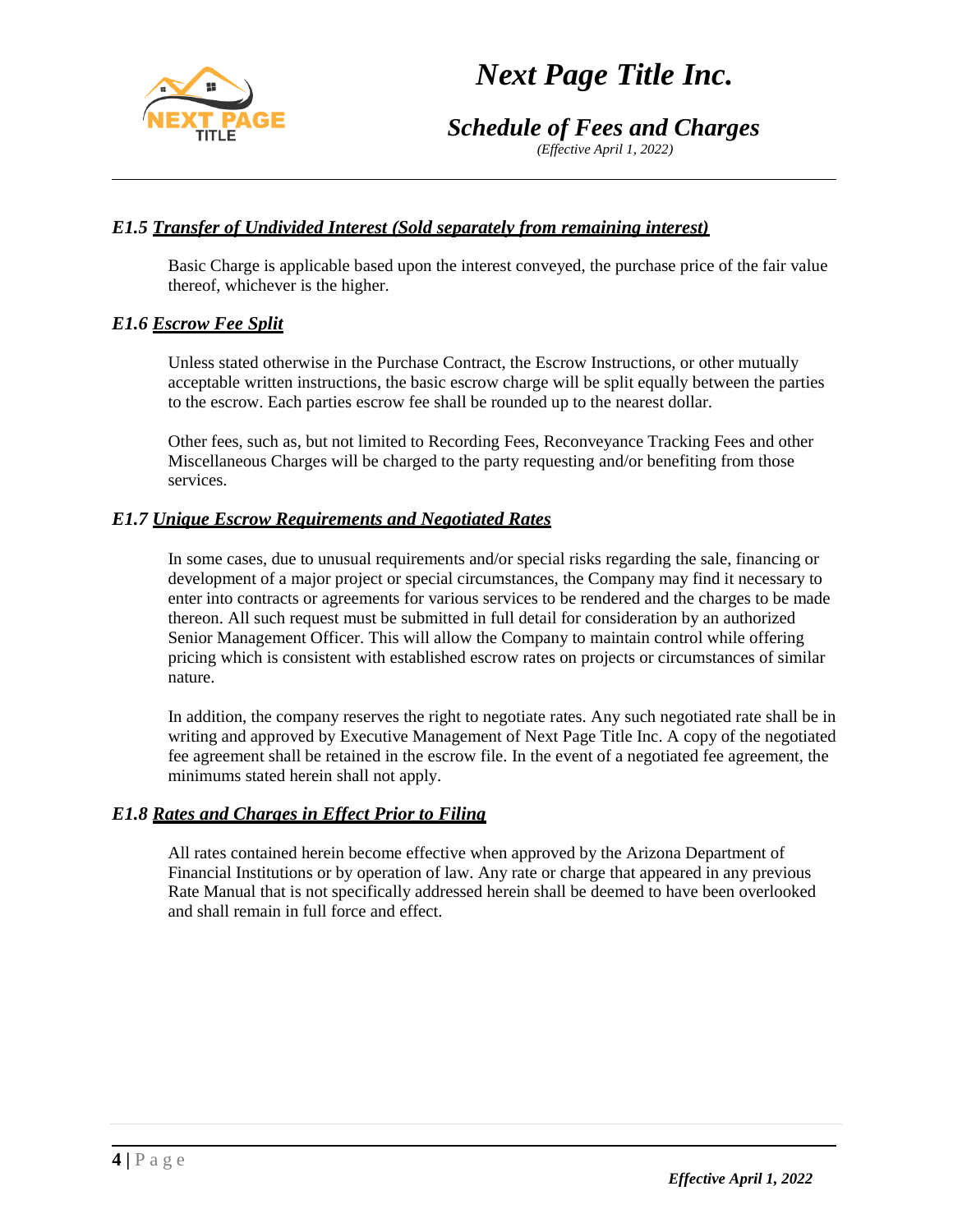

*(Effective April 1, 2022)*

# *ESCROW – Basic Charge*

# *E2.1 Basic Escrow Rate Formula*

The minimum Basic Escrow Rate shall be based upon the fair value of the property in escrow, as follows. (See Appendix A for Basic Escrow Rate table)

| <b>Transaction Amount</b>                         | Rate                                                                                                                          |
|---------------------------------------------------|-------------------------------------------------------------------------------------------------------------------------------|
|                                                   | Minimum Rate - \$1,025.00                                                                                                     |
| Over \$50,000 up to, and including \$1,000,000.00 | \$1,025.00, plus \$13.50<br>per \$10,000.00, or<br>fraction thereof, of the<br>transaction amount in<br>excess of \$50,000.00 |
|                                                   | \$2,307.00, plus \$10.50<br>per \$10,000.00, or<br>fraction thereof, of the<br>transaction amount in                          |
| $L_{ab}$ Davis Chance                             | excess of \$1,000,000.00                                                                                                      |

### *E2.2 Sale - Basic Charge*

The minimum charge of 100% of the Basic Escrow Rate shall be based upon the fair value of the property in escrow. If additional charges are applicable, all such additional charges shall be added to the Basic Charge.

### *E2.3 Loan (Residential) – Basic Charge*

When handling a loan escrow where no sale of the real property is involved and which does not qualify for the Bulk Lender Refinance Rate, the Basic Charge shall be as follows based upon the fair value of the property in escrow.

| Amount up to and Include | <b>Basic Escrow Fee</b> |
|--------------------------|-------------------------|
| \$800,000                | \$575.00                |
| \$1,000,000              | \$900.00                |
| Over \$1,000,000         | \$1,125.00              |

- All out-of-state refinance transactions will be charged a fee of \$1,050.00.
- This fee shall include all fees normally included with a refinance transaction including, butnot limited to, courier, messenger, e-documents, wire transfer and reconveyance tracking fees.
- Recording fees and Additional Work Charges, if applicable, are in addition to the above Basic Charge.

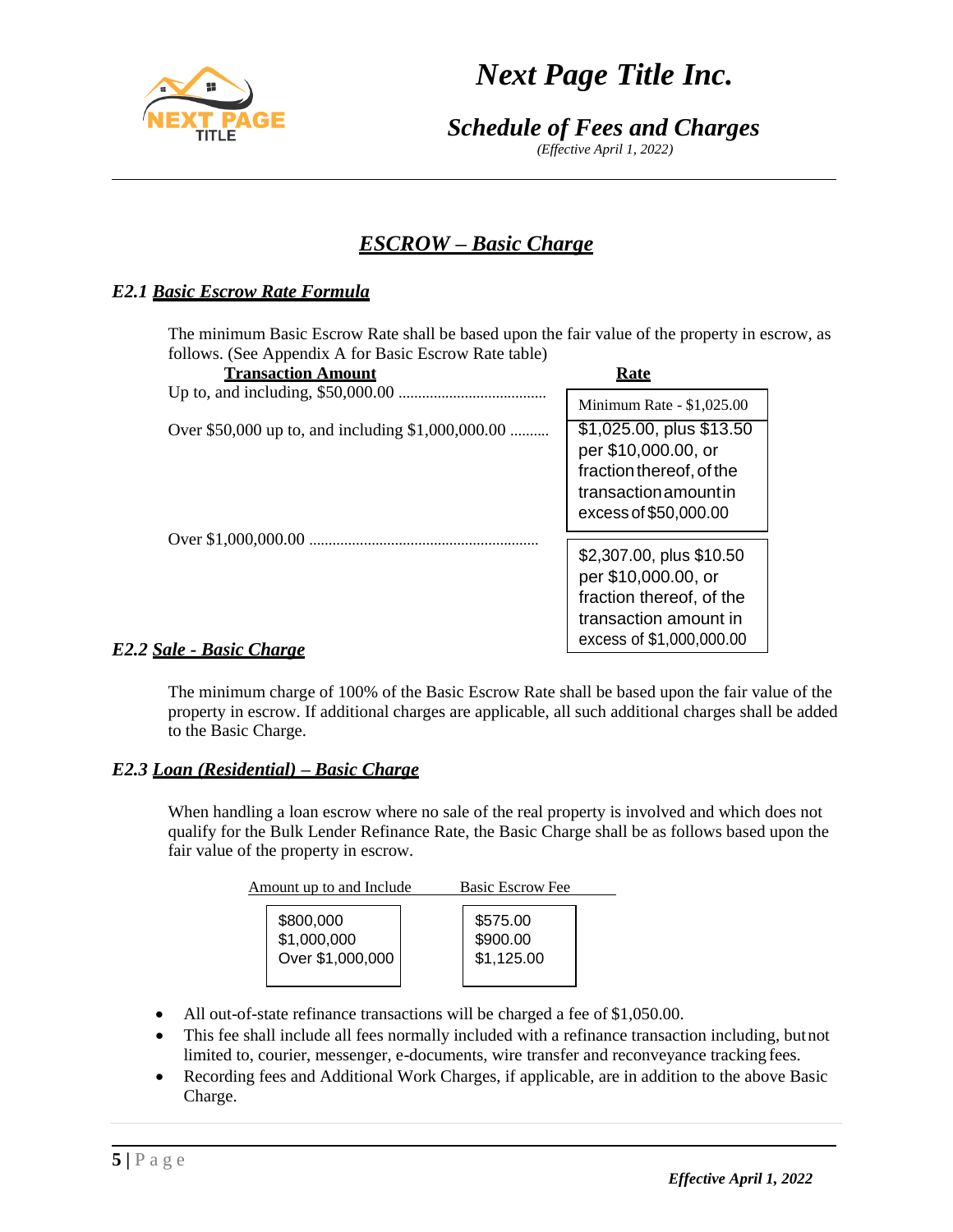

# *Schedule of Fees and Charges*

*(Effective April 1, 2022)*

• If additional charges are applicable, all such additional charges shall be added to the Basic Charge.

### *E2.4 Loan Current with a Sale Escrow – Basic Charge*

When a loan escrow is handled concurrently with a sale, the minimum charge of 100% of the Basic Escrow Rate shall be based upon the fair value of the property in escrow. If additional charges are applicable, all such additional charges shall be added to the Basic Charge.

### *E2.5 Commercial Loan (No Existing Lien) – Basic Charge*

If the property being refinanced is free and clear, the minimum charge of 100% of the Basic Escrow Rate shall be based upon the fair value of the property in escrow. If additional charges are applicable, all such additional charges shall be added to the Basic Charge.

### *E2.6 Commercial Loan (Refinance Existing Lien) – Basic Charge*

When handling a commercial loan escrow where no sale of the real property is involved and the purpose of said loan is for the refinance of the existing encumbrances on subject property, the Basic Charge shall be as follows based upon the fair value of the property in escrow.

| <b>Amount up to and Including</b>             | <b>Basic Escrow Fee</b>              |  |
|-----------------------------------------------|--------------------------------------|--|
| \$800,000<br>$$1,000,000$<br>Over \$1,000,000 | \$800.00<br>\$1,000.00<br>\$1,225.00 |  |

- All out of state refinance files will be charged a fee of \$1,325.00.
- This fee shall include all fees normally included with a refinance transaction including, but not limited to, courier, messenger, e-document, wire transfer and reconveryance tracking fees.
- Recording Fees and Additional Work Charges, if applicable, are in addition to the above Basic Charge.
- If additional charges are applicable, all such additional charges shall be added to the Basic Charge.

### *E2.7 Leasehold – Basic Charge*

The leasehold Escrow Rate (other than Oil, Gas, or Mineral Leases) shall be 100% of the Basic Escrow Rate based upon the fair market value of the property leased or the total amount of the lease payments, whichever is less, plus \$100 for each lease assignment and/or modification. If additional charges are applicable, all such additional charges shall be added to the Basic Charge.

The escrow charge on Oil, Gas or Mineral Leases shall be negotiated by parties to the transaction, based on the services to be rendered.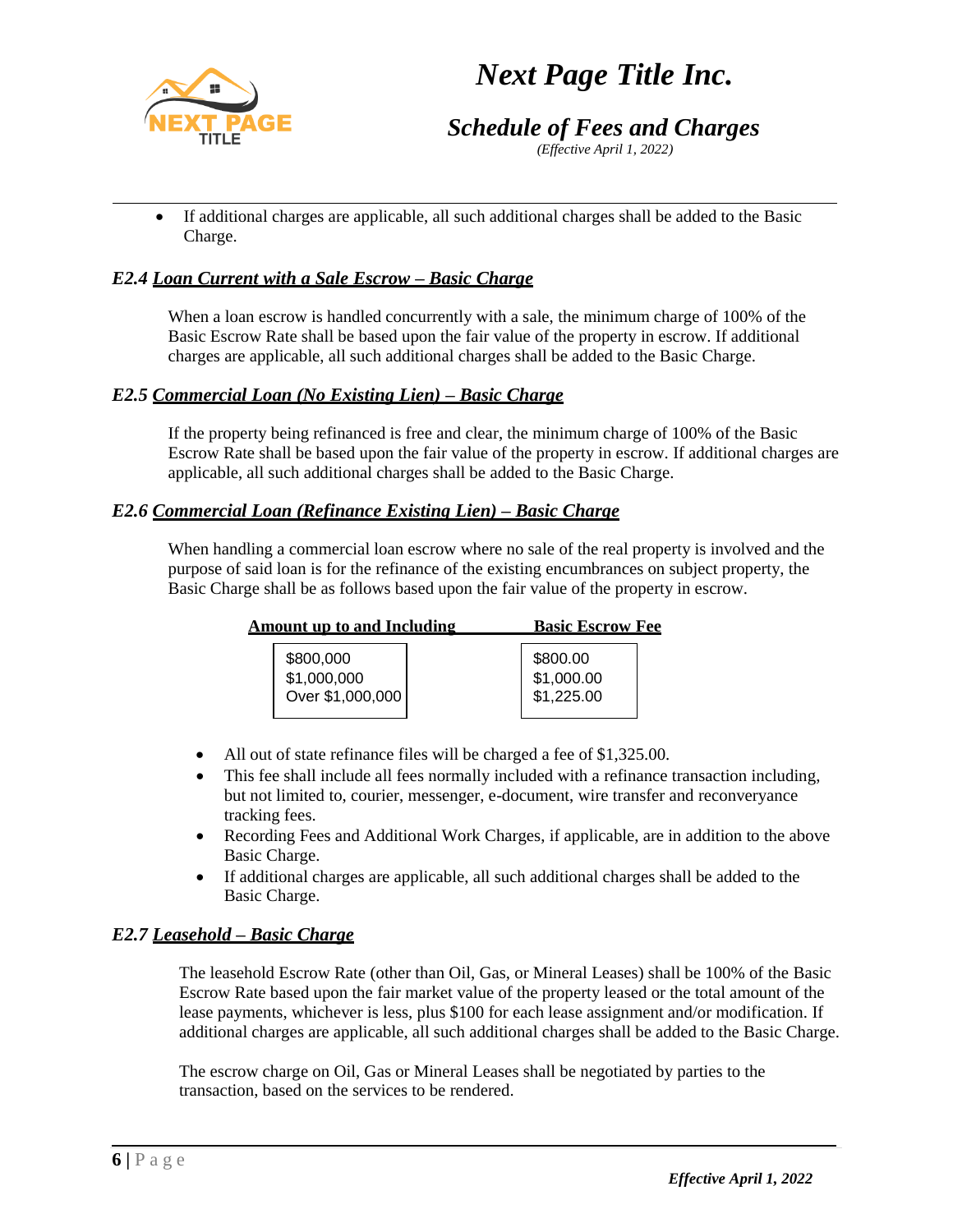

*(Effective April 1, 2022)*

## *E2.8 Sub-Escrow – Basic Charge*

Sub-escrow services shall be provided for a minimum charge of \$200.00 per escrow.

- Services available under this section are restricted to:
	- $\checkmark$  The receipt and disbursement of funds and/or
	- $\checkmark$  Acceptance and recordation
- Additional charges will be assessed for the following supplemental services.
	- $\checkmark$  Signing Services \$100.00
	- $\checkmark$  Ordering Payoffs \$25.00

### *E2.9 Escrow Only – Basic Charge*

An escrow specifying no title policy to be issued shall have a basic charge of 200% of the Basic Escrow Rate. Escrow Only-Basic Charge may not be combined with any other discounted or special rate.

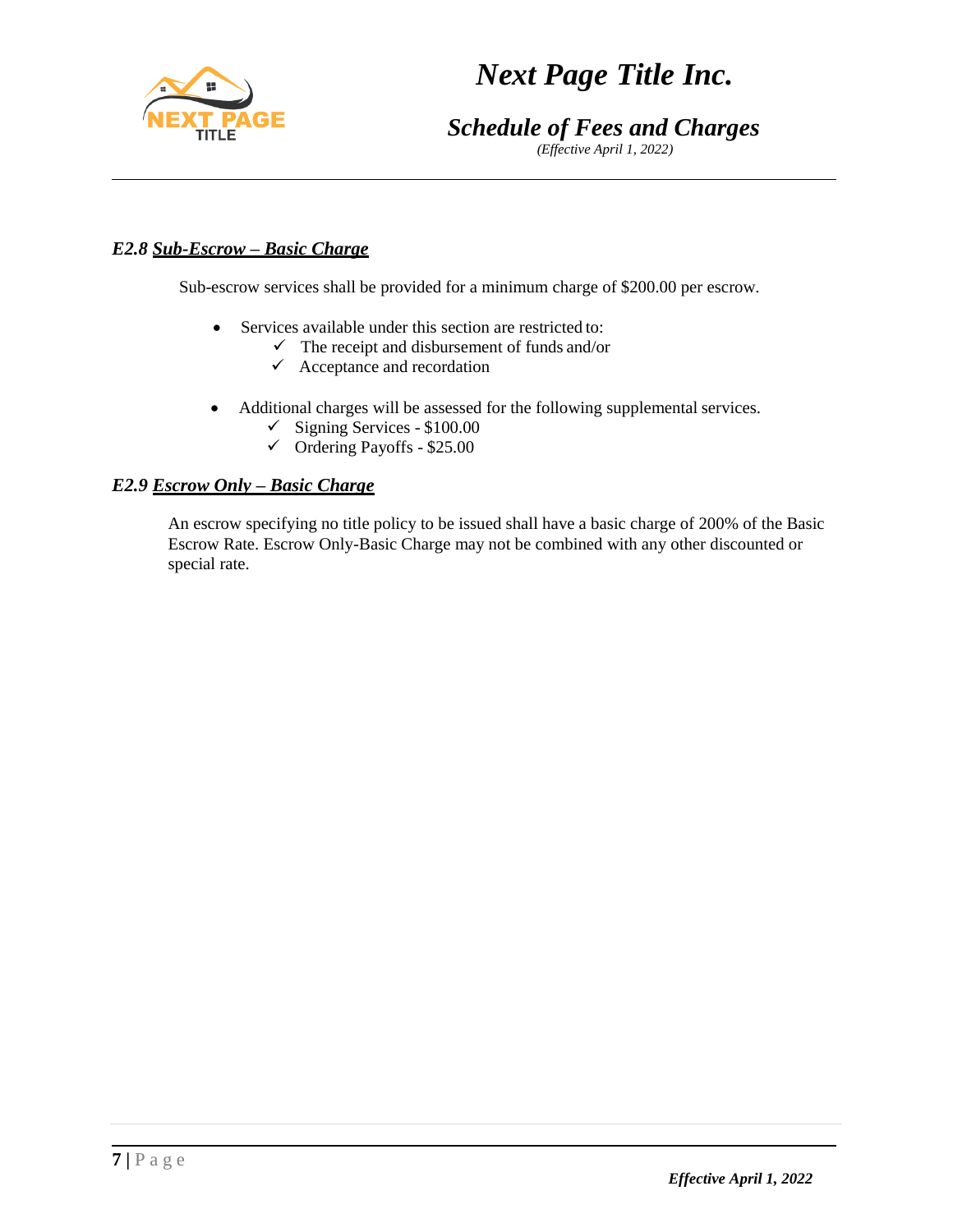

*(Effective April 1, 2022)*

# *ESCROW – Special Rates*

### *E3.1 All-Inclusive Bulk Lender (Refinance) Rate*

This rate shall be available to any lender, Mortgage Broker, Credit Union or other lending entity that processes 15 or more refinance transactions on a monthly basis.

- Basic Charge for bundled services shall be \$415.00.
- This fee shall include all fees normally included with a refinance transaction including, but not limited to, courier, messenger, e-document, wire transfer, wire transfer and reconveyance tracking fees, and one docusign service.
- Recording Fees and Additional Work Charges, if applicable, are in addition to the above Basic Charge.
- If additional charges are applicable, all such additional charges shall be added to the Basic Charge.
- All-Inclusive Bulk Lender (Refinance) Rate may not be combined with any other discounted or special rate.

### *E3.2 Cash Purchase Rate (Pinal County ONLY)*

This rate shall be available on any **CASH ONLY** purchase transactions located in Pinal County. Otherwise, standard rates apply.

| Amount up to and Including |                         |  | <b>Basic Escrow Charge</b>   |  |
|----------------------------|-------------------------|--|------------------------------|--|
|                            | \$75,000                |  | \$590.00                     |  |
|                            | \$75,001 thru \$150,000 |  | \$700.00                     |  |
|                            | Over \$150,000          |  | <b>Standard Rate Applies</b> |  |

- This Fee shall include all domestic courier, domestic messenger and wire fees.
- Recording Fees, Additional Work Charges and Reconveyance Fees, if applicable, are in addition to the above Basic Charge
- If additional charges are applicable, all such additional charges shall be added to the Basic Charge.
- Cash Purchase Rate (Pinal County) may not be combined with any other discounted or special rate.

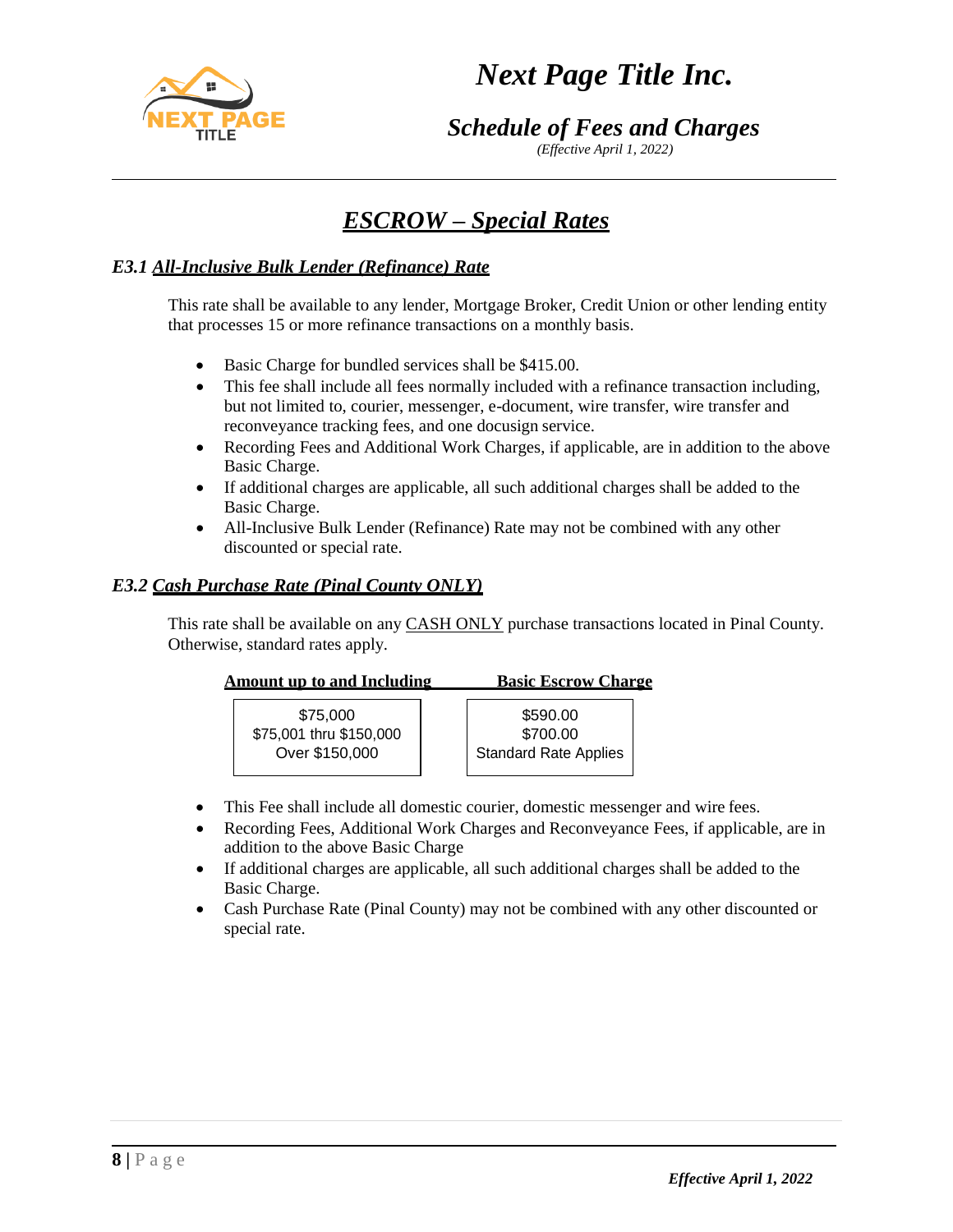

*Schedule of Fees and Charges*

*(Effective April 1, 2022)*

# *E3.3 Church and Non-Profit Charitable Organization Rate*

This rate is available to school schools, churches, and other non-profit charitable organizations registered as a 501(c)3 organization.

- The charge is 50% of the Basic Escrow Rate applicable for the transaction.
- The party requesting the benefit must provide its federal tax identification number and documentation to verify its registration as a 501(c)3 organization.
- This rate applies only to the portion of the escrow fee that the qualifying party would be obligated to pay by established custom as a party to the transaction.
- This rate is limited to those improved parcels which are utilized as church buildings or schools affiliated with the church, or in case of other non-profit organizations, this rate shall apply to structures currently utilized for the purpose for which the entities were intended.
- This rate does not apply to vacant land, unless concurrent construction is intended consistent with the activities of the non-profit organization.
- This rate does not apply to any property granted as a gift or to be held for resale or investment purposes by a church or non-profit organization.
- If additional charges are applicable, all such additional charges shall be added to the Basic Charge.
- Church and Nom-Profit Charitable Organization Rate may not be combined with any other discounted or special rate.

## *E3.4 Company-Sponsored Relocation Rate*

This rate is available to persons (employee) participating in a Company-Sponsored relocation plan in connection with the sale or purchase of an employee's bona fide primary residence.

- The charge is 60% of the Basic Escrow Rate applicable for the transaction.
- This rate applies only to the portion of the escrow fee that the qualifying party would be obligated to pay by established custom as a party to the transaction.
- Escrow fee shall be charged through escrow to employee, employer, or Relocation Company acting on behalf of the parties.
- If additional charges are applicable, all such additional charges shall be added to the Basic Charge.
- Company-Sponsored Relocation Rate may not be combined with any other discounted or special rate.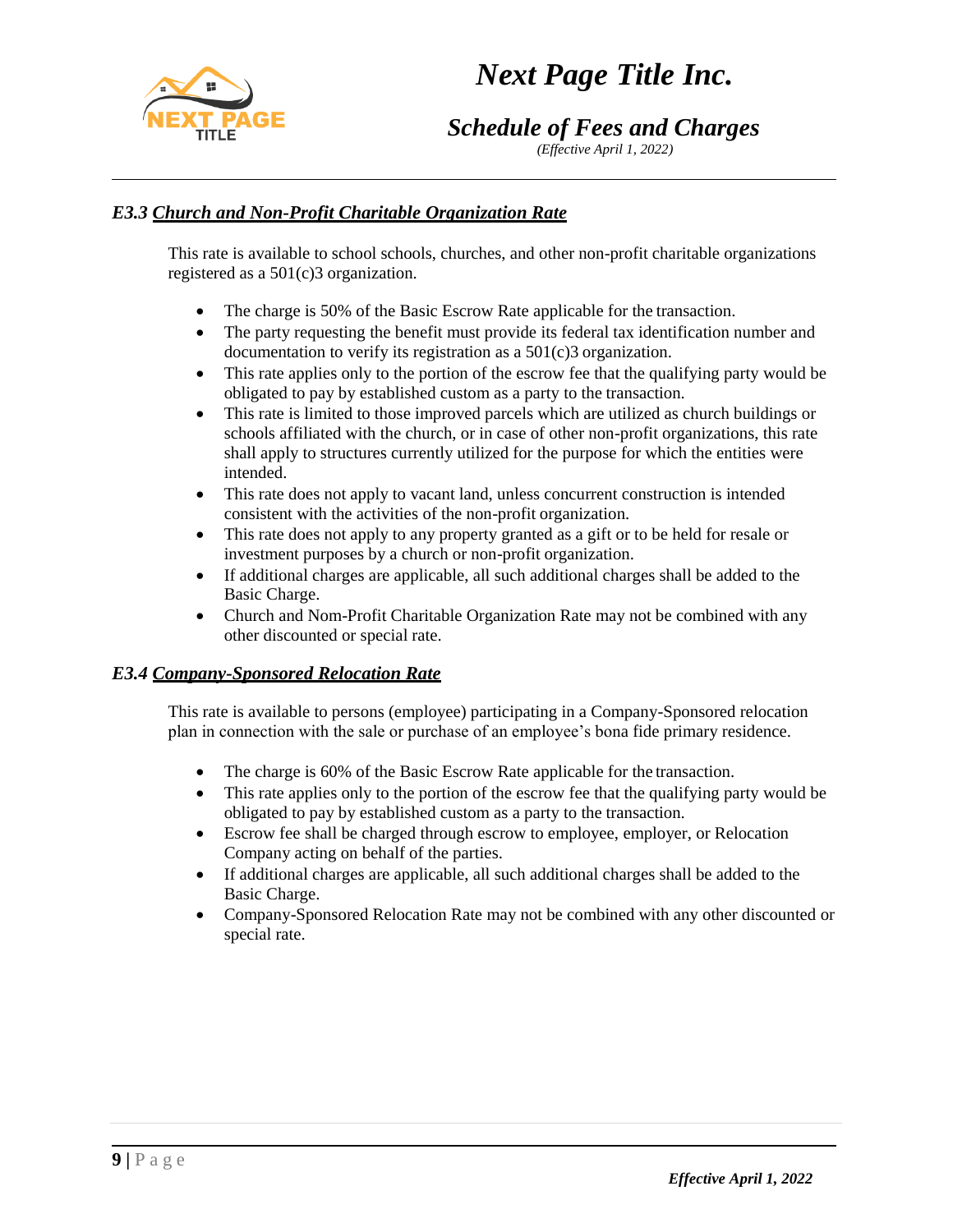# *Schedule of Fees and Charges*

*(Effective April 1, 2022)*

## *E3.5 Competitor Rate*

Next Page Title Inc. may choose to match written escrow quotes received from a competing escrow and/or title company, providing:

- Competitor rate must be filled with and approved by Arizona Department of Financial Institutions.
- Copy of quote must be retained in file.
- Recording Fees and Additional Work Charges, if applicable, are in addition to the above Basic Charge.
- If additional charges are applicable, all such additional charges shall be added to the Basic Charge.
- Rate may not be combined with any other discounted or special rate.

### *E3.6 Employee Rate*

This rate is available to employees of Next Page Title Inc. (including employees who have retired under normal retirement procedures, including retirement on account of illness and early retirement based on the employer's policies as to retirement).

- No portion of the applicable escrow rate shall be charged to an employee in connection with the financing, refinancing, sale or purchase of the employer's bona fide primary personal residence.
- The employee Rate (purchase, sale and refinance) is limited to one purchase, one sale, and one refinance transaction during a twelve month period. Standard rates shall apply thereafter.
- This rate applies only to the portion of the escrow fee that the qualifying party would be obligated to pay by established custom as a party to the transaction.
- If additional charges are applicable, all such additional charges shall be added to the Basic Charge.
- Employee Rate may not be combined with any other discounted or special rate.

### *E3.7 First Responder / Homes for Heroes Program Rate*

This rate is available, upon request, to bona fide first responder personnel, including but not limited to active or retired members of any police, fire, or EMT. Additionally, this rate is available, upon request, to qualified personnel identified in any active Homes for Heroes Program, including National and State recognized organizations.

- The charge is 80% of the Basic Escrow Rate applicable for the transaction.
- The party requesting First Responder/ Homes for Heroes Program Rate must present valid proof of affiliation with the qualifying organization.
- This rate applies only to the portion of the escrow fee that the qualifying party would be obligated to pay by established custom as a party to the transaction.
- If additional charges are applicable, all such additional charges shall be added to the Basic Charge.

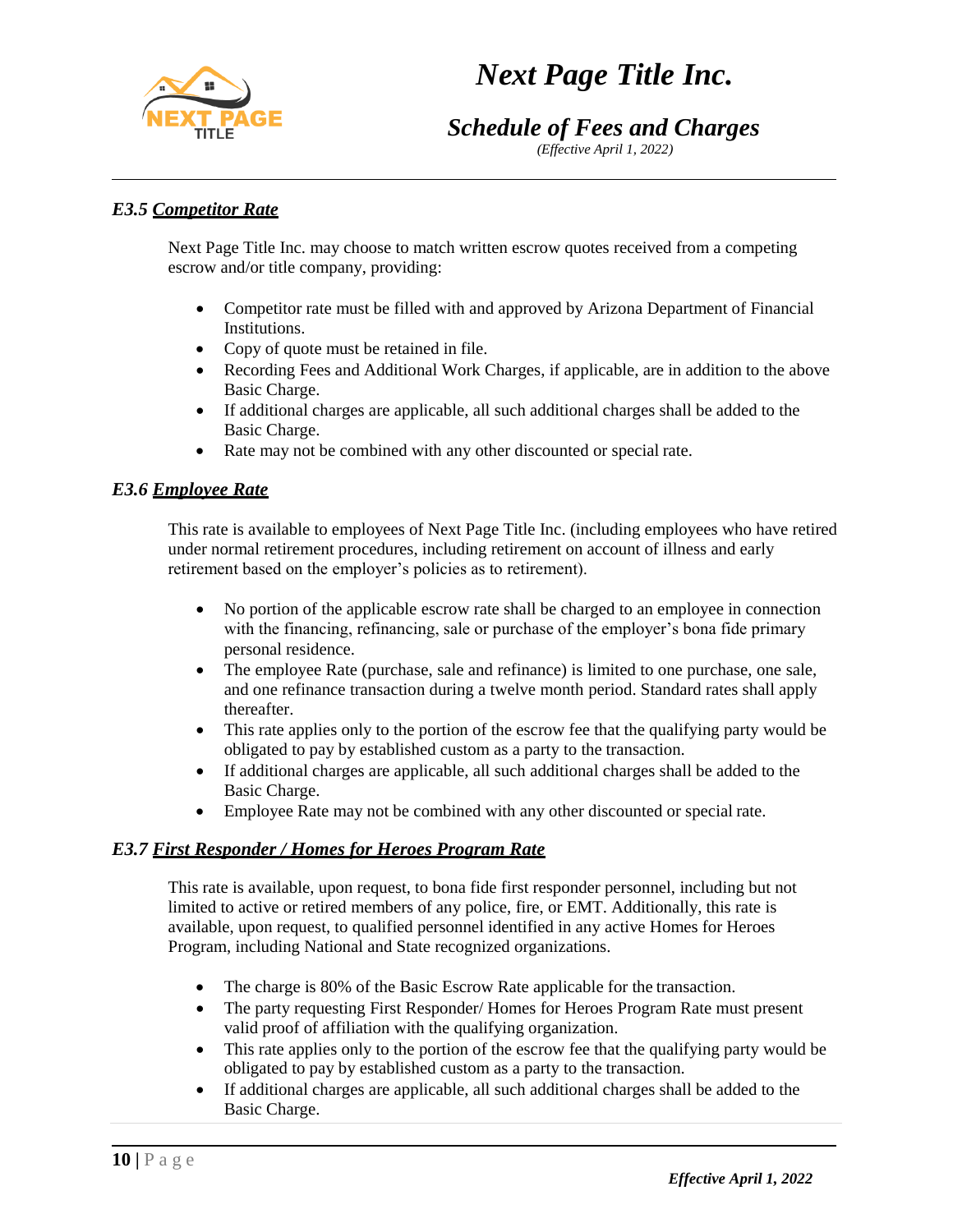

# *Schedule of Fees and Charges*

*(Effective April 1, 2022)*

• First Responder/Home for Heroes Program Rate may not be combined with any other discounted or special rate.

### *E3.8 Investor Rate*

This rate is available to an investor builder, contractor, developer, sub-divider, licensed real estate salesperson or broker, licensed mortgage broker, or other individuals, groups of individuals or entities customarily involved in real estate investments, commercial property, or personal residences.

- The charge is 70% of the Basic Escrow Rate applicable for the transaction.
- This rate applies only to the portion of the escrow fee that the qualifying party would be obligated to pay by established custom as a party to the transaction.
- If additional charges are applicable, all such additional charges shall be added to the Basic Charge.
- Investor's Rate may not be combined with any other discounted or special rate.

### *E3.9 Loyalty Rate*

This rate is available to former clients who are selling the property previously purchased and closed through Next Page Title Inc.

• The charged is based on the numbers of months since the purchase transaction was closed.

| <b>Months Since Closing</b> |          | <b>Escrow Fee</b>        |
|-----------------------------|----------|--------------------------|
|                             | $0 - 24$ | 80% of Basic Escrow Rate |
|                             | 25-48    | 85% of Basic Escrow Rate |
|                             | 49-60    | 90% of Basic Escrow Rate |
|                             | $61 +$   | 100% of Basic Escrow     |

- This rate applies only to the portion of the escrow fee that the qualifying party would be obligated to pay by established custom as a party to the transaction.
- If additional charges are applicable, all such additional charges shall be added to the Basic Charge.
- Investor's Rate may not be combined with any other discounted or special rate.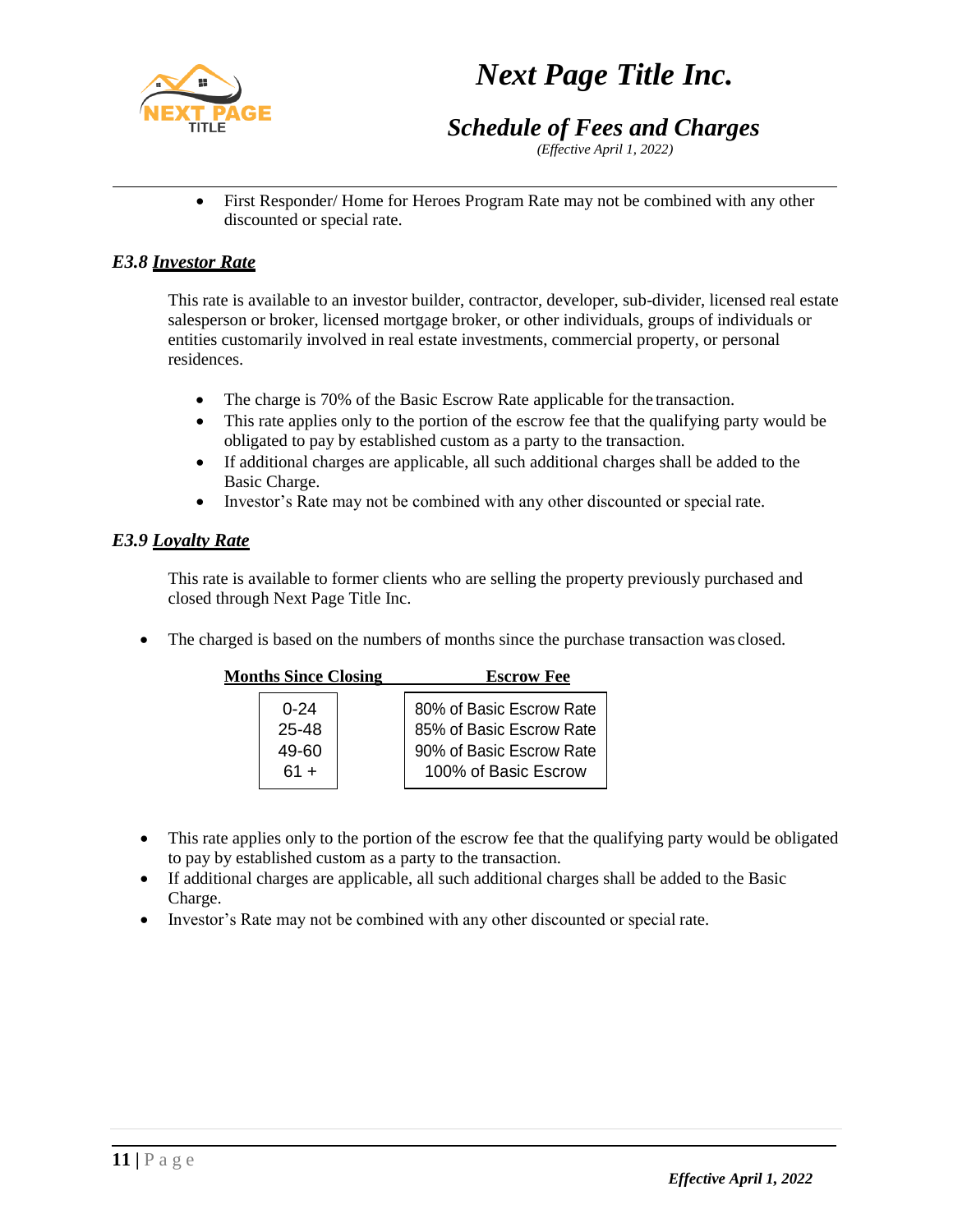

*(Effective April 1, 2022)*

## *E3.10 Military Active Duty/ Retired Rate*

This rate is available to any active or retired member of the Armed Forces of the United States of America.

- The charge is 80% of the Basic Escrow Rate applicable for the transaction.
- The party requesting Military Active Duty/ Retired Rate must present valid proof of active or retired service to escrow agent upon opening of escrow.
- This rate applies only to the portion of the escrow fee that the qualifying party would be obligated to pay by established custom as a party to the transaction.
- If additional charges are applicable, all such additional charges shall be added to the Basic Charge.
- Military Active Duty/ Retired Rate may not be combined with any other discounted or special rate.

### *E3.11 Non-Profit Multi-Housing Organization Rate*

This rate is available to non-profit, multi-housing organizations registered as a  $501(c)3$ organization, such as Habitat for Humanity.

- Basic Rate shall be reduced to \$350.00 per transaction.
- The party requesting the benefit must provide its federal tax identification number and documentation to verify its registration as a 501(c)3 organization.
- This rate applies only to the portion of the escrow fee that the qualifying party would be obligated to pay by established custom as a party to the transaction.
- If additional charges are applicable, all such additional charges shall be added to the Basic Charge.
- Non-Profit Multi-Housing Organization Rate may not be combined with any other discounted or special rate.

### *E3.12 Senior Citizen Rate*

This rate is available, upon request, to senior citizens (age 60 or older).

- The charge is 80% of the Basic Escrow Rate applicable for the transaction.
- The party requesting the Senior Citizen Rate must present valid proof of age (i.e., valid driver's license, birth certificate or passport).
- This rate applies only to the portion of the escrow fee that the qualifying party would be obligated to pay by established custom as a party to the transaction.
- If additional charges are applicable, all such additional charges shall be added to the Basic Charge.
- Senior Citizen Rate may not be combined with any other discounted or special rate.

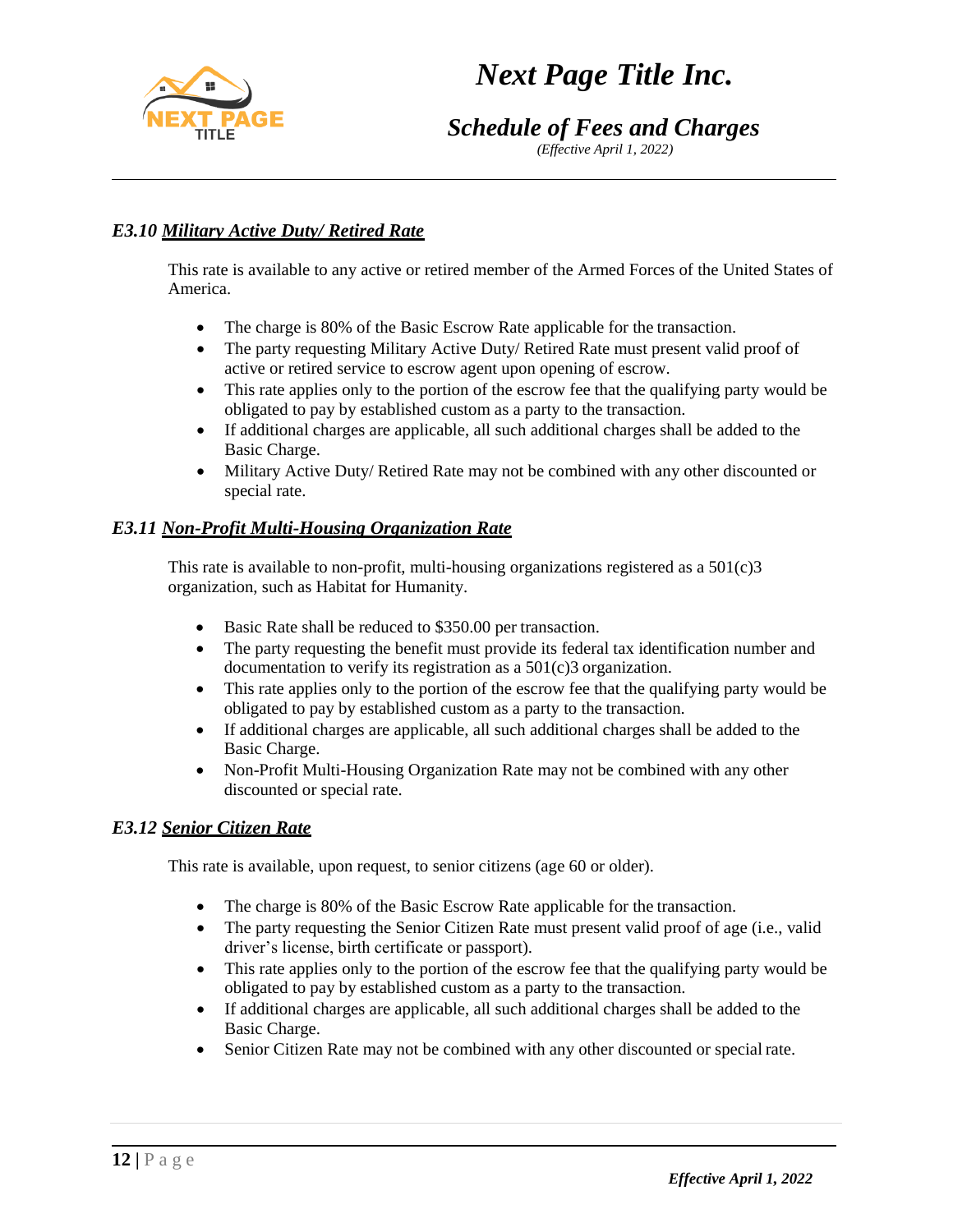# *Schedule of Fees and Charges*

*(Effective April 1, 2022)*

# *E3.13 Social Assistance Program Rate*

This rate is available, upon request, to a current or recent participant of a social service agency offering social shelter programs, including but not limited to domestic abuse shelters, homeless shelters, or governmentally sponsored programs.

- The charge is 80% of the Basic Escrow Rate application for the transaction.
- The party requesting Social Assistance Program Rate must present valid proof of affiliation with the qualifying organization.
- This rate applies only to the portion of the escrow fee that the qualifying party would be obligated to pay by established custom as a party to the transaction.
- If additional charges are applicable, all such additional charges shall be added to the Basic Charge.
- Social Assistance Program Rate may not be combined with any other discounted or special rate.

### *E3.14 Subdivision Rate (Residential)*

This rate is available to a builder, contractor, developer, or sub-divider customarily engaged in such business of the development and/or sale of lots located within a residential subdivision plat. (This rate is applicable only to those rates available under section E2.2 and E2.4).

| <b>Number of Units</b> |               | <b>Escrow Fee</b>   |
|------------------------|---------------|---------------------|
|                        | $1 - 15$      | 70% of Basic Escrow |
|                        | 16-30         | 60% of Basic Escrow |
|                        | $31 - 70$     | 50% of Basic Escrow |
|                        | 71-200        | 40% of Basic Escrow |
|                        | 201-300       | 30% of Basic Escrow |
|                        | More than 300 | 25% of Basic Escrow |
|                        |               |                     |

- Minimum Rate \$35.00 per unit.
- This rate applies only to the portion of the escrow fee that the qualifying party would be obligated to pay by established custom as party to the transaction.
- If additional charges are applicable, all such additional charges shall be added to the Basic Charge.
- Subdivision Rate (Residential) may not be combined with any other discounted or special rate.

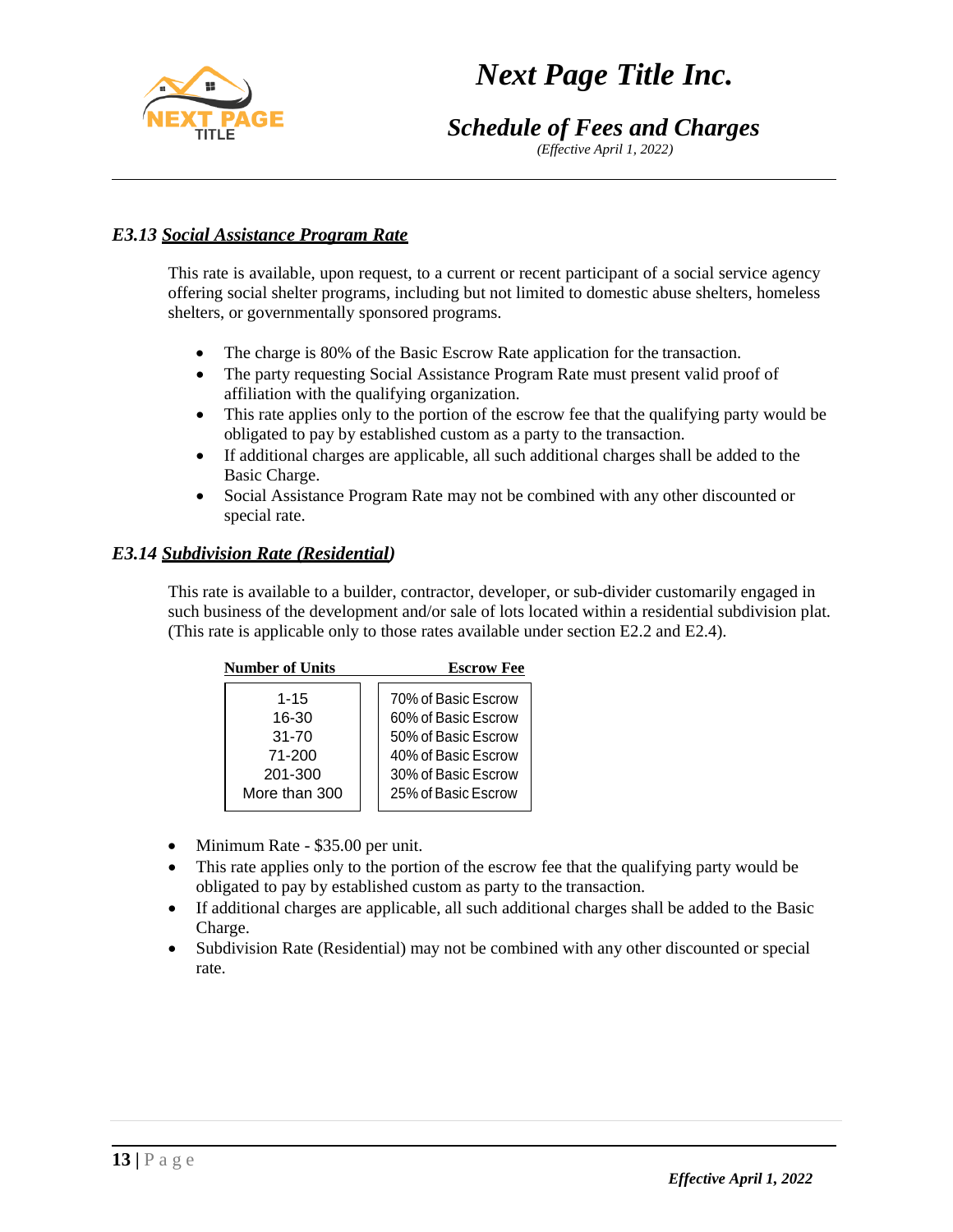

*(Effective April 1, 2022)*

# *E3.15 Teacher/School Administrator Rate*

This rate is available, upon request, to any certified teacher or administrative staff member.

- The charge is 80% of the Basic Escrow Rate applicable for the transaction.
- The party requesting the Teacher/School Administrator Rate must present verification of employment qualifying for such discount.
- This rate applies only to the portion of the escrow fee that the qualifying party would be obligated to pay by established custom as a party to the transaction.
- If additional charges are applicable, all such additional charges shall be added to the Basic Charge.
- Teacher/School Administrator Rate may not be combined with any other discounted or special rate.

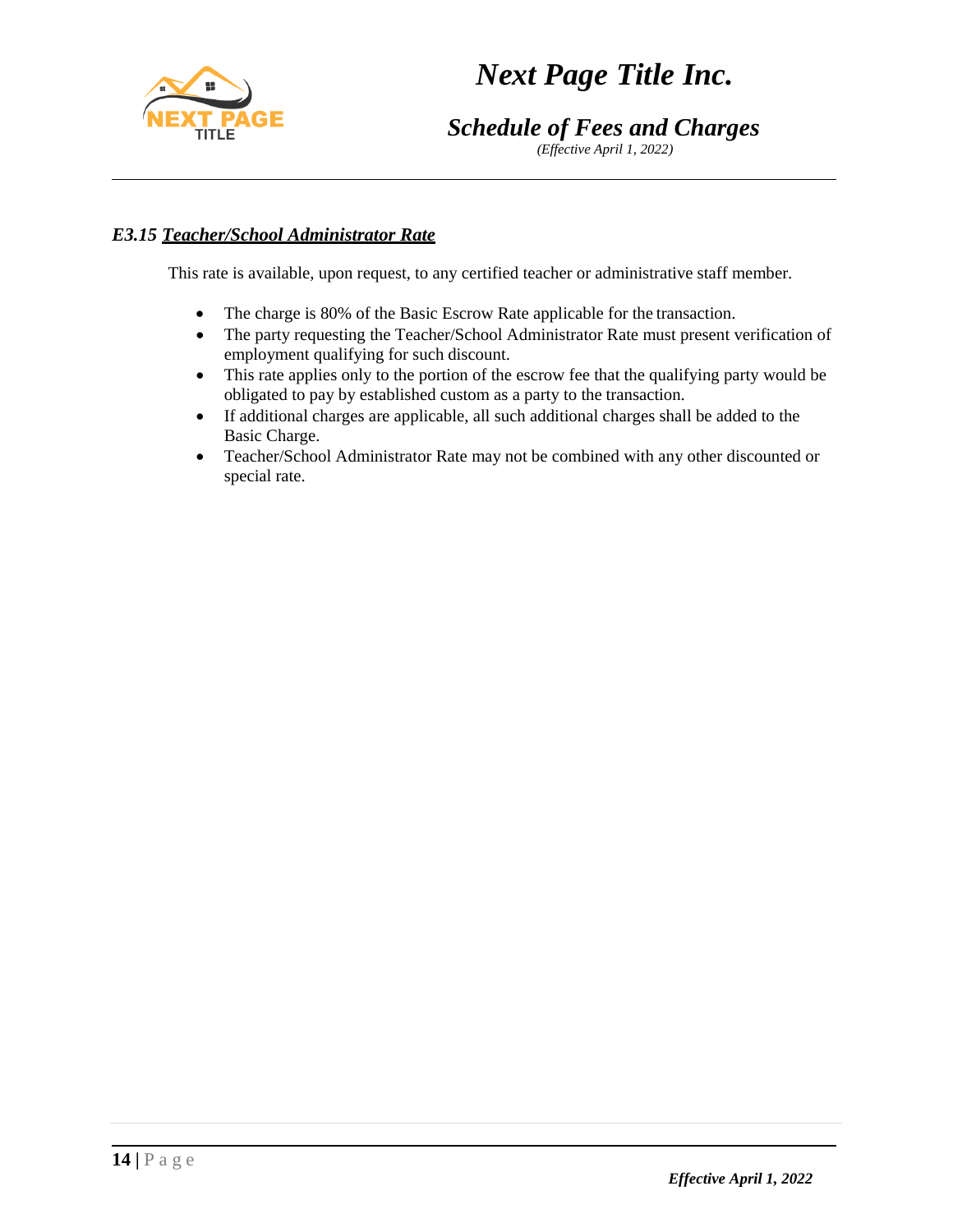

*(Effective April 1, 2022)*

# *Miscellaneous Charges and Fees*

There are a variety of services and/or products that may be necessary or required to meet the needs of the customers of the Company. The rates included in this section shall be charged if these services and/or products are provided, in addition to any other applicable rates charged by the Company.

### *E4.1 Additional Work Charge (Non-Commercial Transactions)*

The basic charges set forth herein are minimum charges. Additional work charges will be assessed when special risks are assumed or special services are provided.

- The charge will be \$75.00 per one-half hour ( $\frac{1}{2}$  hour minimum charge,  $\frac{1}{2}$  hour increments thereafter).
- The total additional work charge fee shall not exceed \$700.00.
- Escrow agent shall maintain a record of any additional work charges in the escrow file and make said record available for inspection by the applicable party.
- Party(ies) acknowledgement of the charges via a signed settlement statement shall be deemed as their approval thereof.
- Additional work charge does not include any document preparation charges.

#### *(Refer to E4.4 for Commercial Transactions)*

#### *E4.2 Cancellation Fees and Charges*

In the event an escrow transaction cancels, the cancellation fee will be only the charges due to any  $3<sup>rd</sup>$  party vendors for which there are invoices in the escrow file. Escrow agents shall be under no obligation to collect fees from a seller in a cancelled transaction wherein the seller would be obligated to pay the charge.

#### *E4.3 Check Service Fees*

A processing fee will be assessed when additional check services are requested or required. The following fees have been established for those services.

- Company may elect to deduct fees from reissued check(s).
- No charge will be assessed if reissue is due to escrow error.

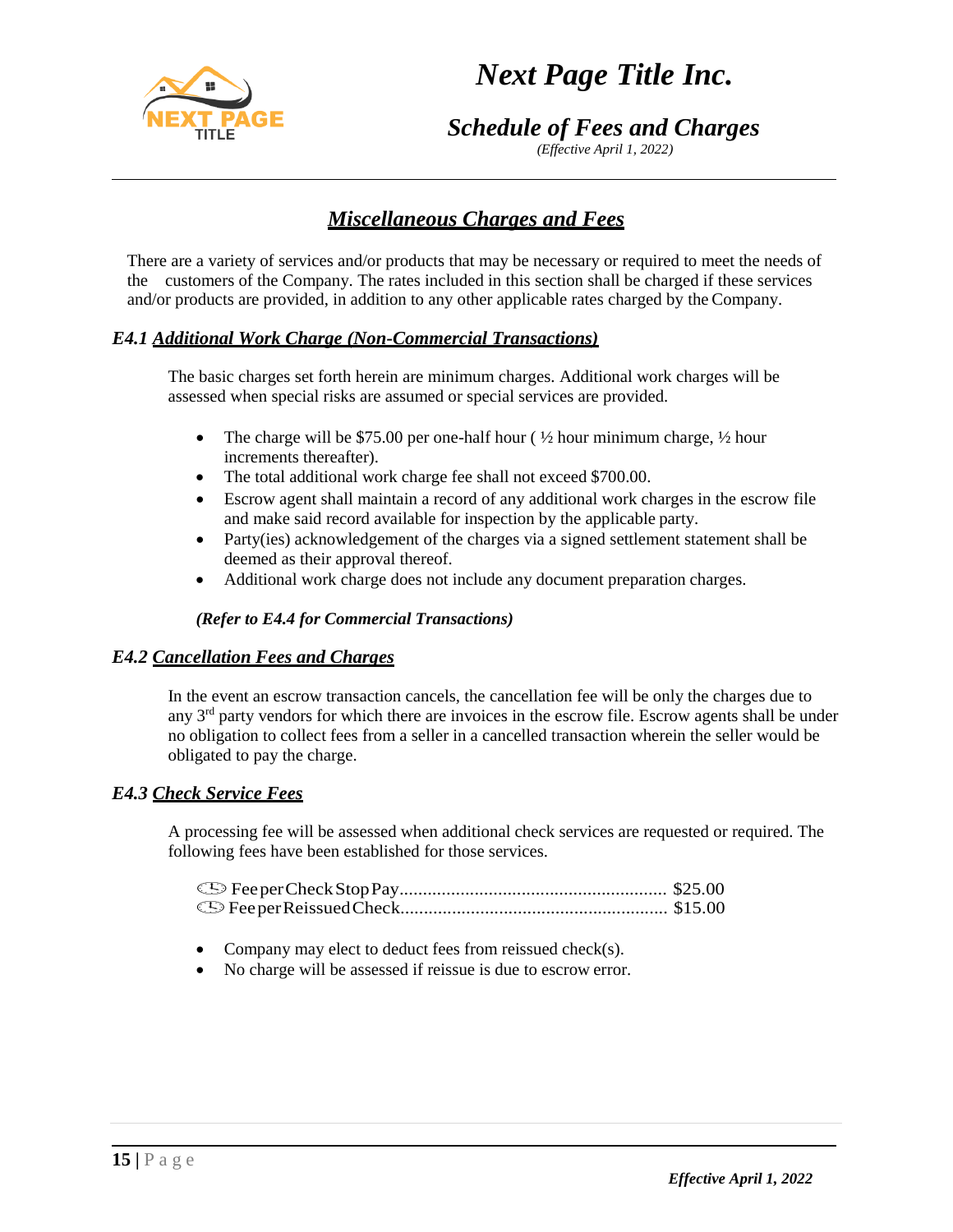# *Schedule of Fees and Charges*

*(Effective April 1, 2022)*

# *E4.4 Commercial Transaction Work Charge*

The basic charges set forth herein are minimum charges. Additional work charges will be assessed when special risks are assumed or special services are provided.

- The charge will be \$75.00 per one-half hour ( $\frac{1}{2}$  hour minimum charge,  $\frac{1}{2}$  hour increments thereafter).
- The total additional work charge fee shall not exceed \$6,000.00.
- Additional work charge does not include any document preparation charges.

#### *E4.5 Consumer Payoff Services*

As a basic refinance service to our clients, escrow will provide consumer payoff services maximum for personal debts (including, but not limited to credit cards, vehicle loans or personal notes) that are not secured by the real property subject to the Escrow transaction. A maximum of three (3) payoff checks are included in the Basic Charge.

Add'lCharge(After3checks)............................................. \$10.00 per check

#### *E4.6 Copy Charge (Litigation)*

The following charge shall be assessed for providing copies when the company or parties to any transaction is involved in litigation.

 $\bigcirc$ \$55.00 peremployee hour (one hour minimum; 1/2 hour increments thereafter)  $\mu$ stwenty-five cents (\$.25) for each page produced.

#### *E4.7 Courier Fee / Overnight Delivery*

- Charges for domestic courier and overnight delivery are included in basic charge.
- Charges for international courier and overnight delivery charges will be assessed based on the actual cost incurred, as evidence by a copy of the air-bill.

#### *E4.8 Direct Transaction Fee (Residential Sale)*

This fee is for preparing escrow instructions in the absence of a written Residential Purchase Contract.

Applicable Basic Charge, plus \$100.00 for extra work charge.

### *E4.9 Document Preparation Fee*

There shall be a charge of \$75.00 assessed to the benefiting party for each document requested beyond the regular scope of services. Such documents will include, but is not limited to, additional deeds to correct title issues, powers of attorney, and additional security instruments.

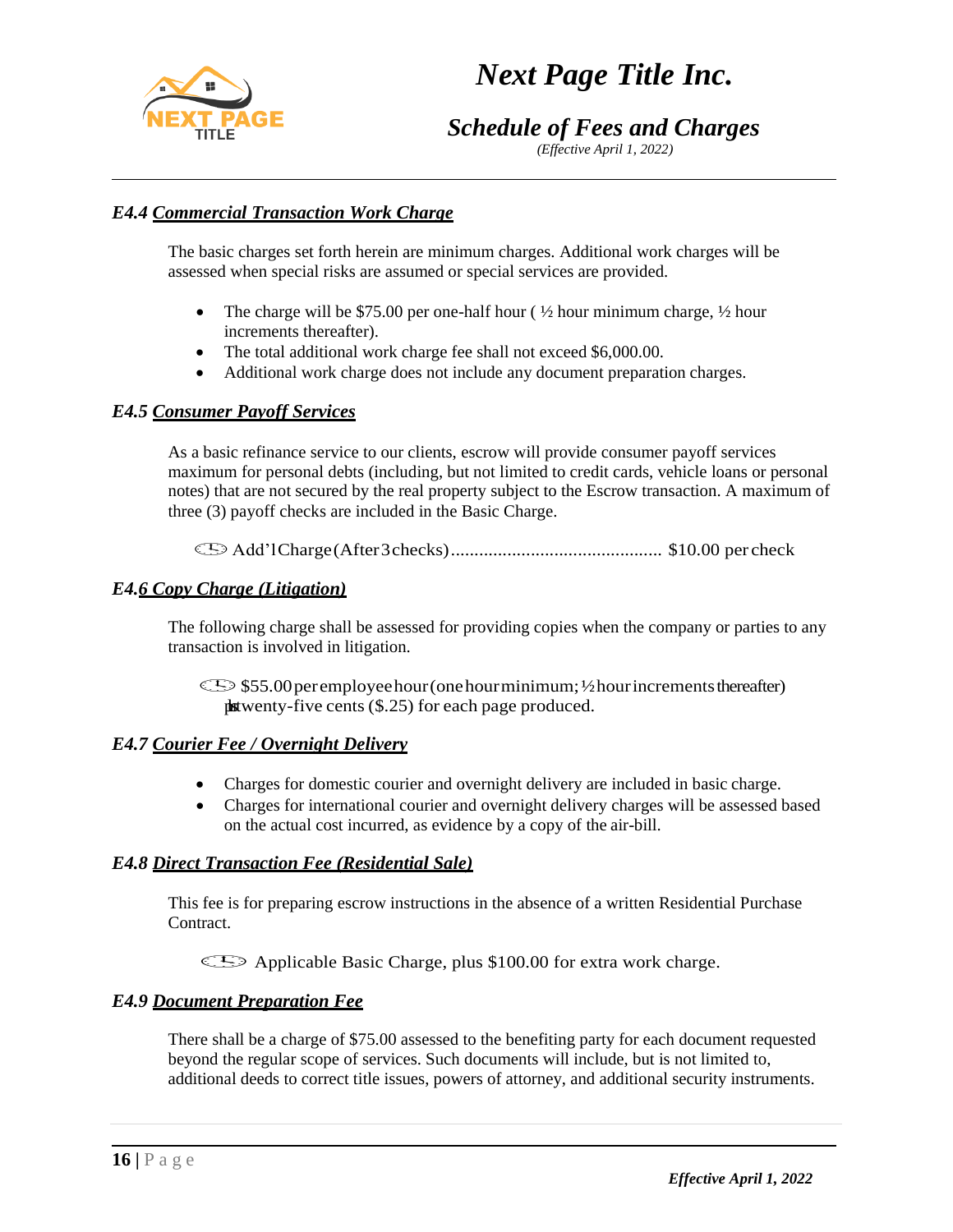

*Schedule of Fees and Charges*

*(Effective April 1, 2022)*

## *E4.10 Dormant Funds/Abandoned Property Charge*

Dormant Funds as evidenced by stale-dated outstanding checks (90 days or more) or inactive escrow will be maintained at a charge of \$25.00 per month, beginning no sooner than 90 days from check issuance in the case of a stale dated check or the last transaction date in the case of an inactive escrow balance.

Maintenance service will include at least one of the following: one written letter within three months before implementation of the charge, three telephone calls not to exceed a \$10.00 expense and/or general index name search.

Any additional service shall be charged at the rate of \$50.00 per hour (minimum ½ hour charge) plus pass through charges (i.e. skip-trace, private investigator) up to such time as any remaining funds properly escheat by law to the appropriate state.

### *E4.11 Electronic Document Storage – (Included in basic charge)*

### *E4.12 Interest Bearing Account Fee*

This fee shall be assessed when Company is requested to establish a separate interest bearing account for either the buyer/borrower or seller of a transaction and will be charged to the customer requesting or benefiting from the service, or as provided for in the escrow instructions. This fee is for opening, servicing and closing the account.

ChargeperAccountEstablished.................................... \$50.00

### *E4.13 Mobile Home Transfer Fee (Basic Services)*

This fee shall be assed for the basic transfer of the ownership of a mobile home that has not been previously affixed as a real property. The Certificate(s) of the Title must be in the name of the current owner and all required documents must be readily available. Said fee includes only the following services:

- Collect Mobile Home Certificate(s) of Title and obtain seller signature(s).
- Prepare the Affidavit of Affixture and obtain signatures, if an Affidavit of Affixture is required.
- Present the Mobile Home Certificate(s) of the Title and, if required, the Affidavit of Affixture to the Arizona Motor Vehicle Department for processing.

MobileHomeTransferFee(BasicService).................. \$200.00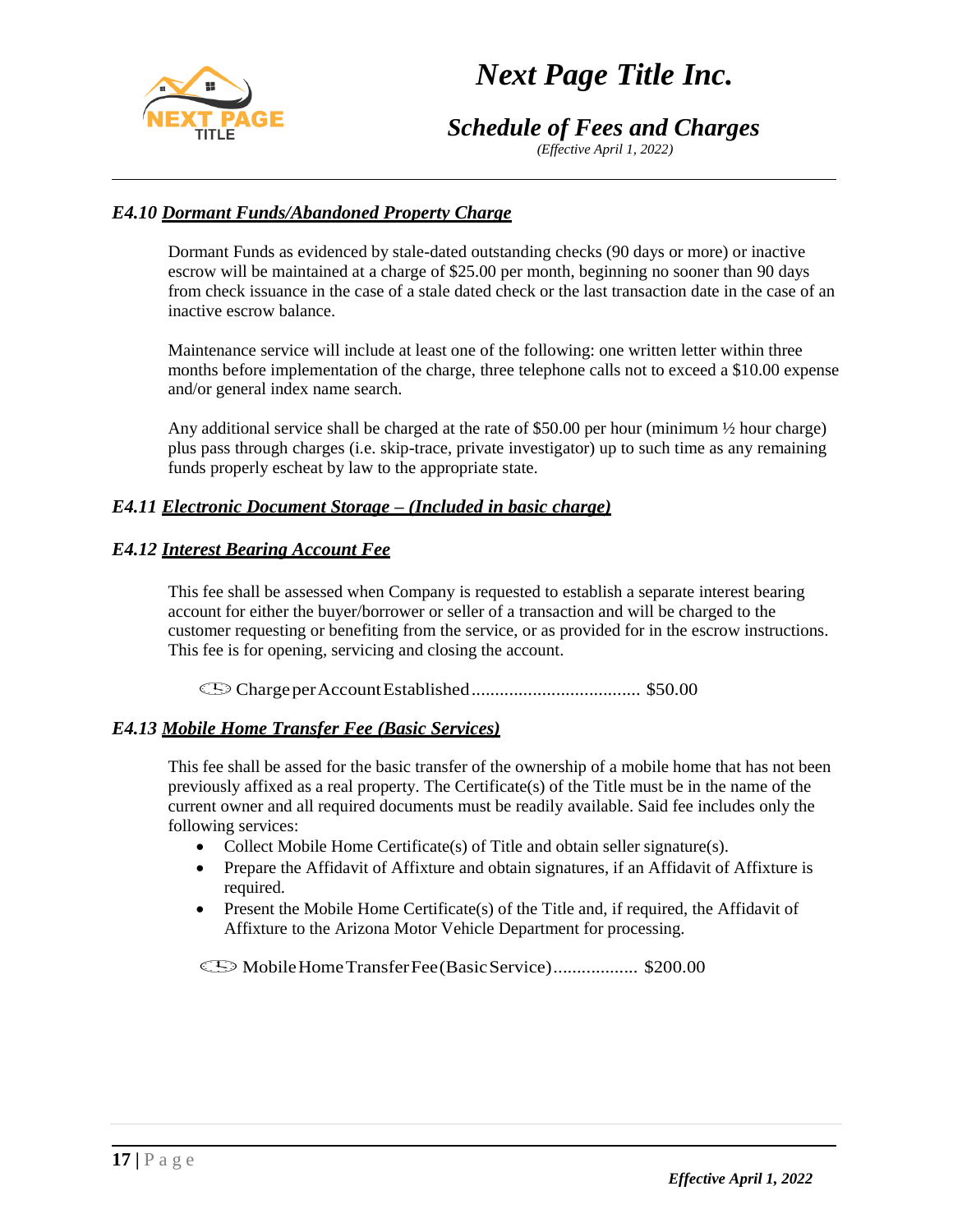

*Schedule of Fees and Charges*

*(Effective April 1, 2022)*

## *E4.14 Mobile Home Transfer Fee (Additional Services)*

Fees in addition to the Mobile Home Transfer Fee (Basic Services) fee shall be assessed if any services are required over and above the basic services stated above. These services might include, but are not limited to:

- o Research current status of the Mobile Home Certificate(s) of Title.
- o Assisting an outside party in obtaining the Certificate(s) of Title.
- o Obtain duplicate Certificate(s) of Title.
- o Obtain MSO (Manufacturer's Statement(s) of Origin).
- o Assist in obtaining bonded titles.
- Additional mobile home transfer fees shall be assessed at the rate of \$75.00 per one-half hour ( $\frac{1}{2}$  hour Minimum charge,  $\frac{1}{2}$  hour increments thereafter).
- Additional mobile home transfer fees shall not exceed \$450.00.
- Escrow agent shall maintain a record of any additional mobile home transfer fees in the escrow file and make said record available for inspection by the applicable party.
- Party(ies) acknowledgement of the charges via a signed settlement statement shall be deemed as their approval thereof.

## *E4.15 NSF Processing Charge --- (Included in Basic Charge)*

### *E4.16 Post-Closing Holdback Fee*

The following fees shall be assessed when the Escrow Agent is employed by separate Escrow Instructions to hold funds after an Escrow Transaction has closed.

• Fees shall be charged at closing and are non-refundable.

### *E4.17 Property Inspection Fee*

This fee shall be charged when a property inspection is required or requested in connection with the closing of any transaction or issuance of any title insurance.

| <b>ED</b> Rush Service (Inspection to be |          |
|------------------------------------------|----------|
|                                          | \$100.00 |

• If the escrow is a sale transaction, the fee shall be charged to the seller.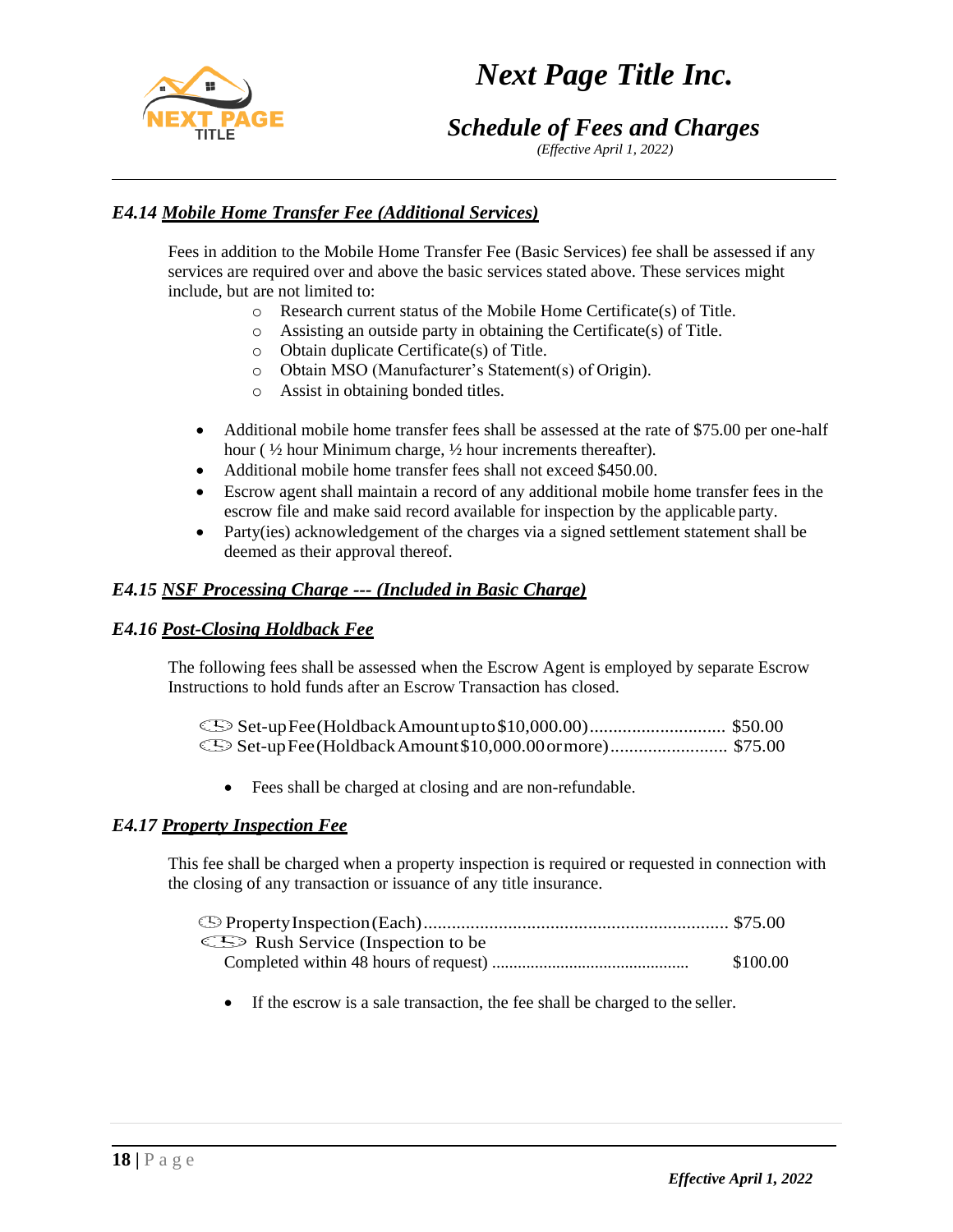

# *Schedule of Fees and Charges*

*(Effective April 1, 2022)*

# *E4.18 Reconveyance Tracking Fee*

This charge covers the additional expense of monitoring the recordation of the release document by the lender and the additional record keeping expense of a delayed reconveyance. Fee also includes, if necessary, releases prepared and recorded pursuant to ARS §33-707.

Reconveyance Tracking (Each) ....\$100.00 (Includes Recording Fee, if applicable) CollateralAssignment(Each).......\$30.00 (Including Recording Fee, if applicable)

## *E4.19 Recording Fees*

- Recording fees shall be charged in accordance with the actual charges assessed by the county recorder.
- Recording Fees shall be assessed to the parties in accordance with established custom.
	- $\checkmark$  Buyer /Borrower shall be assessed charges related to the recording deeds or similar instruments, as well as security and assignment instruments.
		- $\checkmark$  Additional recording fees, is necessary, will be charged to the party requesting and/or benefiting from those services.
		- $\checkmark$  There shall be a charge of \$5.00 per document for each document electronically recorded, in addition to the county recording fee.

## *E4.20 Short Sale Transaction Service*

Upon request, Next Page Title Inc. will provide additional services in the processing of short sale transactions.

Service shall include, but not limited to:

- The identification of the appropriate loss mitigation specialist,
- Review and submission of the loss mitigation package to the Lender,
- Regular follow up and appropriate communication with the lender, and
- Communication of the lender issues/requirements with the seller and seller's agent to expedite the processing of the Documents to obtain the lenders approval of the sale.

In accordance with RESPA procedures and Arizona Revised Statutes this service does not include direct negotiation with the lender.

ShortSaleTransactionService ...............................................\$1,000.00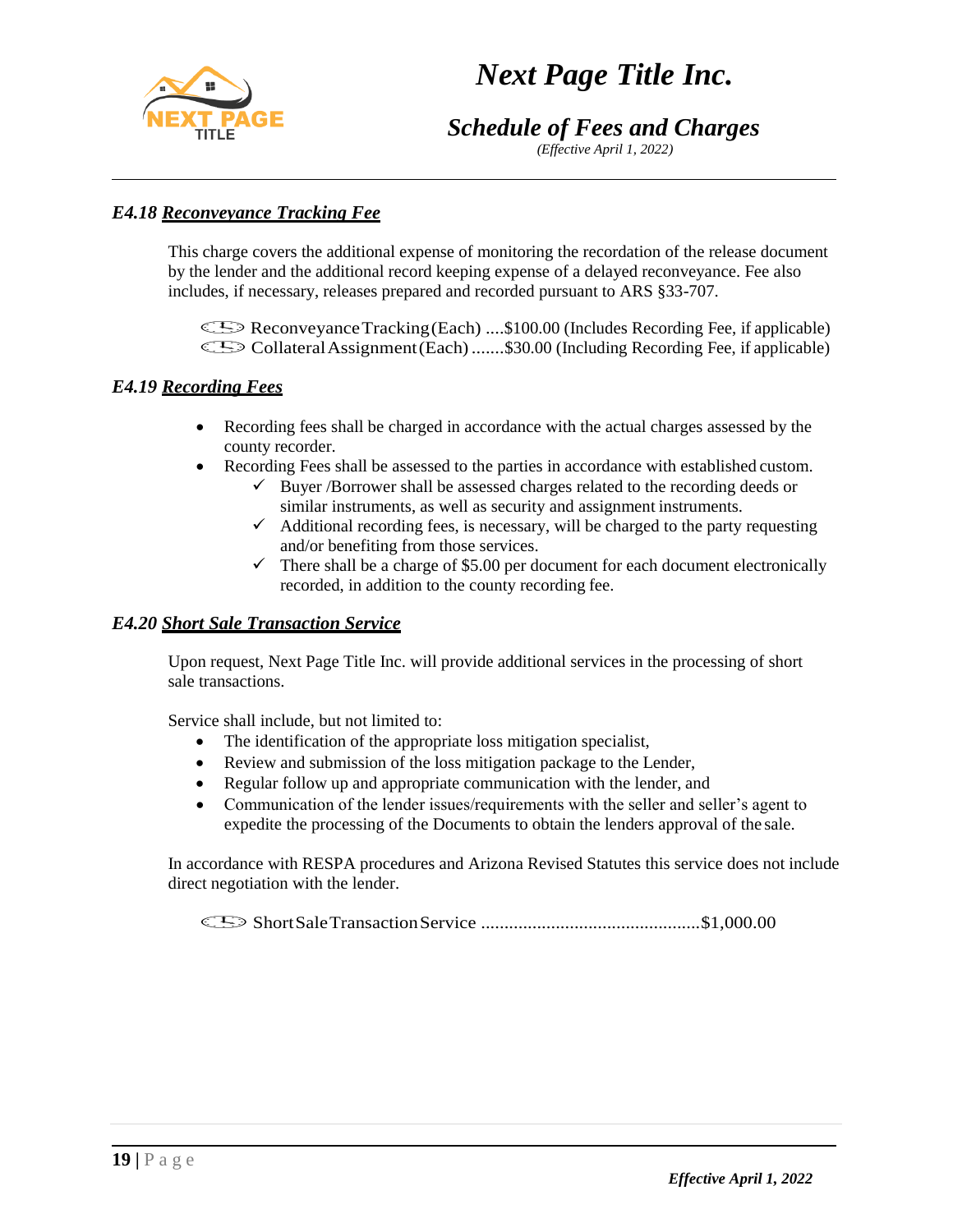

*Schedule of Fees and Charges*

*(Effective April 1, 2022)*

# *E4.21 Signing Services (Outside)*

At the request of the customer, the company may employ an outside signing service to obtain document signatures. If requested, this service is outside the normal scope of services provided (except as outlined above) and will be paid by the party benefiting from the service in the event it is necessary to use a contracted signer. The Company's own employees do not charge signing or notary fees.

# *E4.22 Wire Transfer Fee --- (Included in the Basic Charge)*

# *E4.23 FIRPTA Processing*

When the company is instructed to process the withholding of proceeds and payment of the same to the Internal Revenue Service in connection with the Foreign Investment in Real Property Tax Act, the basic charge shall be \$150.00.

## *E4.24 Judgement Lien Removal/Processing*

In accordance with Arizona Revised Statutes escrow agent shall comply with statutory provisions regarding applicability and payoff of judgement liens for parties to the escrow. This service shall include determination of need for payment, contacts with the judgement creditor (if necessary) and processing or obtaining the proper documentation to satisfy the statute relative to judgement liens. The fee for this service shall be \$275.00 per lien requiring release and IS NOT included in the bundled escrow service rates. Any document recording fees necessary to comply with statutory requirements are IN ADDITION to this fee.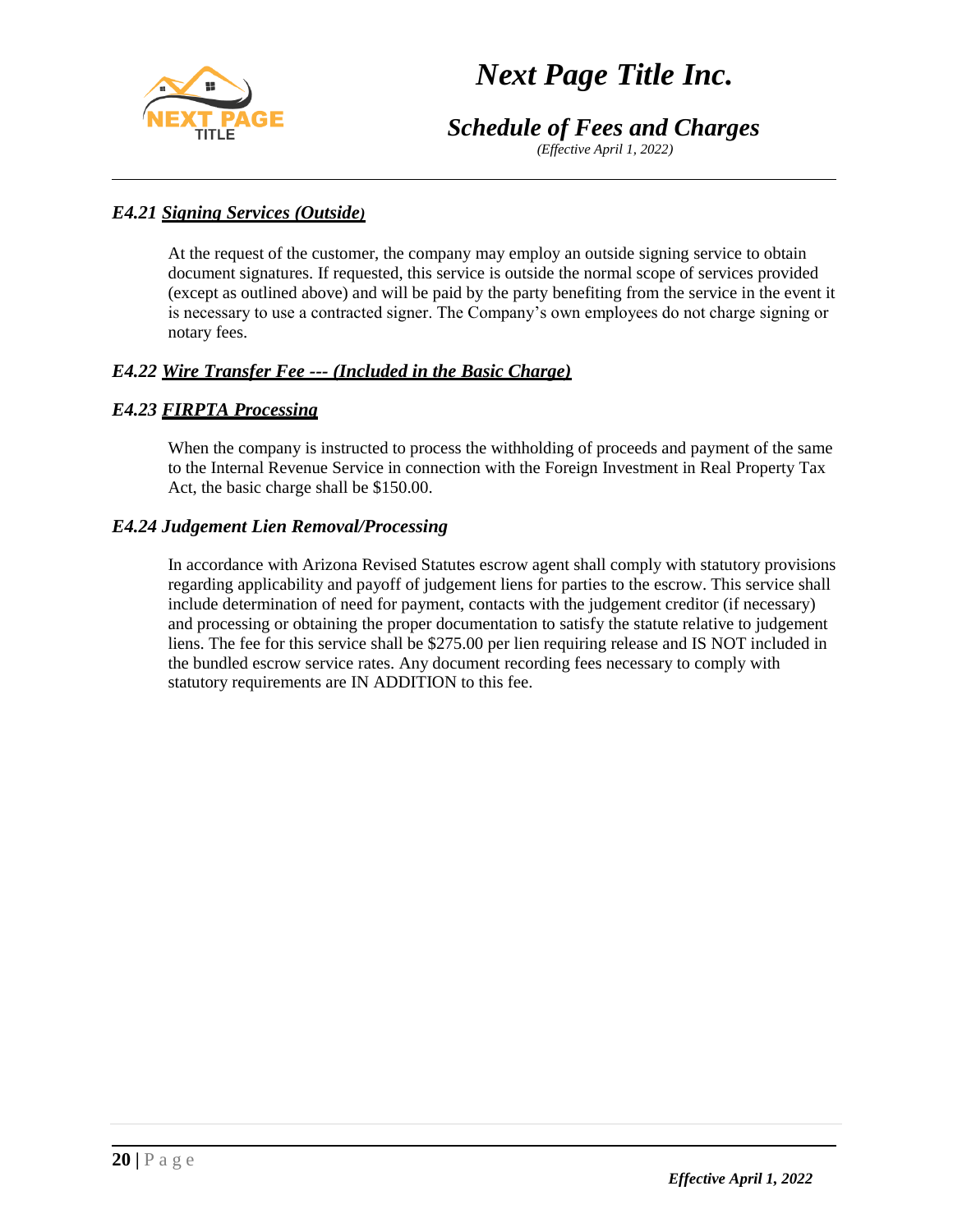



*(Effective April 1, 2022)*

# *Next Page Title Inc. Schedule of Basic Escrow Rates --- Appendix A ---*

| <b>Amount Up</b><br>to and<br><b>Including</b> | <b>Basic</b><br><b>Escrow</b><br>Rate | <b>Amount Up</b><br>to and<br><b>Including</b> | <b>Basic</b><br><b>Escrow</b><br>Rate | <b>Amount Up to</b><br>and Including | <b>Basic</b><br><b>Escrow</b><br>Rate |
|------------------------------------------------|---------------------------------------|------------------------------------------------|---------------------------------------|--------------------------------------|---------------------------------------|
| \$50,000                                       | \$1,025                               | \$370,000                                      | \$1,457                               | \$690,000                            | \$1,889                               |
| \$60,000                                       | \$1,039                               | \$380,000                                      | \$1,471                               | \$700,000                            | \$1,903                               |
| \$70,000                                       | \$1,052                               | \$390,000                                      | \$1,484                               | \$710,000                            | \$1,916                               |
| \$80,000                                       | \$1,066                               | \$400,000                                      | \$1,498                               | \$720,000                            | \$1,930                               |
| \$90,000                                       | \$1,079                               | \$410,000                                      | \$1,511                               | \$730,000                            | \$1,943                               |
| \$100,000                                      | \$1,093                               | \$420,000                                      | \$1,525                               | \$740,000                            | \$1,957                               |
| \$110,000                                      | \$1,106                               | \$430,000                                      | \$1,538                               | \$750,000                            | \$1,970                               |
| \$120,000                                      | \$1,120                               | \$440,000                                      | \$1,552                               | \$760,000                            | \$1,984                               |
| \$130,000                                      | \$1,133                               | \$450,000                                      | \$1,565                               | \$770,000                            | \$1,997                               |
| \$140,000                                      | \$1,147                               | \$460,000                                      | \$1,579                               | \$780,000                            | \$2,011                               |
| \$150,000                                      | \$1,160                               | \$470,000                                      | \$1,592                               | \$790,000                            | \$2,024                               |
| \$160,000                                      | \$1,174                               | \$480,000                                      | \$1,606                               | \$800,000                            | \$2,038                               |
| \$170,000                                      | \$1,187                               | \$490,000                                      | \$1,619                               | \$810,000                            | \$2,051                               |
| \$180,000                                      | \$1,201                               | \$500,000                                      | \$1,633                               | \$820,000                            | \$2,065                               |
| \$190,000                                      | \$1,214                               | \$510,000                                      | \$1,646                               | \$830,000                            | \$2,078                               |
| \$200,000                                      | \$1,228                               | \$520,000                                      | \$1,660                               | \$840,000                            | \$2,092                               |
| \$210,000                                      | \$1,241                               | \$530,000                                      | \$1,673                               | \$850,000                            | \$2,105                               |
| \$220,000                                      | \$1,255                               | \$540,000                                      | \$1,687                               | \$860,000                            | \$2,119                               |
| \$230,000                                      | \$1,268                               | \$550,000                                      | \$1,700                               | \$870,000                            | \$2,132                               |
| \$240,000                                      | \$1,282                               | \$560,000                                      | \$1,714                               | \$880,000                            | \$2,146                               |
| \$250,000                                      | \$1,295                               | \$570,000                                      | \$1,727                               | \$890,000                            | \$2,159                               |
| \$260,000                                      | \$1,309                               | \$580,000                                      | \$1,741                               | \$900,000                            | \$2,173                               |
| \$270,000                                      | \$1,322                               | \$590,000                                      | \$1,754                               | \$910,000                            | \$2,186                               |
| \$280,000                                      | \$1,336                               | \$600,000                                      | \$1,768                               | \$920,000                            | \$2,200                               |
| \$290,000                                      | \$1,349                               | \$610,000                                      | \$1,781                               | \$930,000                            | \$2,213                               |
| \$300,000                                      | \$1,363                               | \$620,000                                      | \$1,795                               | \$940,000                            | \$2,227                               |
| \$310,000                                      | \$1,376                               | \$630,000                                      | \$1,808                               | \$950,000                            | \$2,240                               |
| \$320,000                                      | \$1,390                               | \$640,000                                      | \$1,822                               | \$960,000                            | \$2,254                               |
| \$330,000                                      | \$1,403                               | \$650,000                                      | \$1,835                               | \$970,000                            | \$2,267                               |
| \$340,000                                      | \$1,417                               | \$660,000                                      | \$1,849                               | \$980,000                            | \$2,281                               |
| \$350,000                                      | \$1,430                               | \$670,000                                      | \$1,862                               | \$990,000                            | \$2,294                               |
| \$360,000                                      | \$1,444                               | \$680,000                                      | \$1,876                               | \$1,000,000                          | \$2,308                               |

### *Additional Escrow Rate in Excess of \$1,000,000*

Per 10,000 or portion thereof in excess of \$1,000,000 \$10.50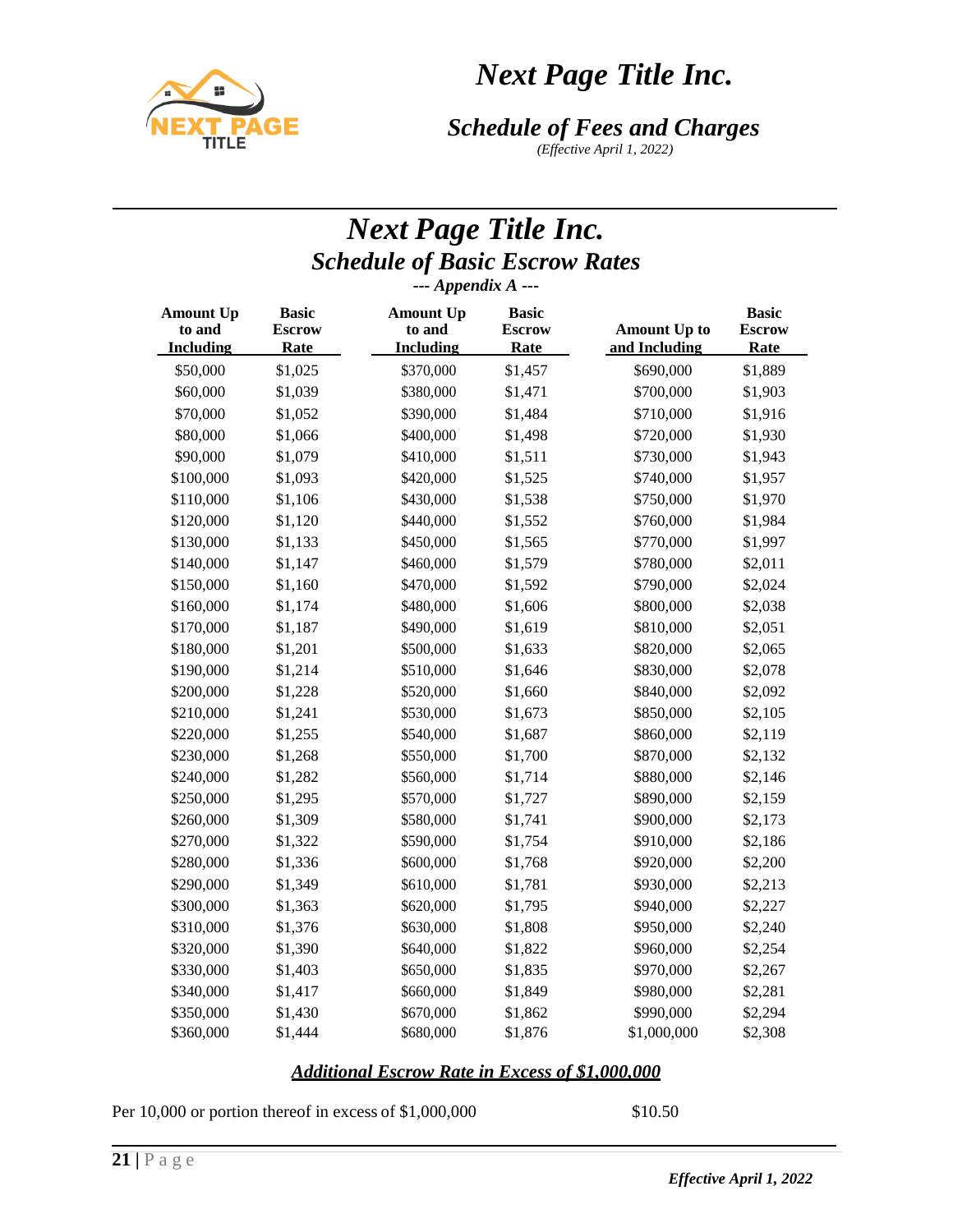



*(Effective April 1, 2022)*

# *Next Page Title Inc. Schedule of Account Service Fees --- Appendix B ---*

### *Set-Up Fees (Paid at Time of Set-Up)*

*Additional Set-Up Charges (In Addition to above base set-up charges)*

| <b>B1.7</b> Delay Funding Loans, Partial Releases, Adjustable Interest, |  |
|-------------------------------------------------------------------------|--|
|                                                                         |  |

#### *Disbursement Fees (Per Payment Frequency)*

| <b>B2.1</b> Monthly Maintenance Fee (Includes up to one disbursement)  \$10.00 |  |
|--------------------------------------------------------------------------------|--|
| <b>B2.2</b> Impound Account Disbursement (One Tax and One                      |  |
|                                                                                |  |
|                                                                                |  |
|                                                                                |  |
| <b>B2.5</b> Special Handling Fees. Including items such as,                    |  |
| but not limited to Default Interest Calculations,                              |  |
| Daily and/or Late Charges, Special Interest                                    |  |
|                                                                                |  |

### *Additional Fees and Charges*

| B3.1 Add and Demand Fees. Includes items such as, but not  |  |
|------------------------------------------------------------|--|
|                                                            |  |
| <b>B3.2</b> Additional Work/Research Charge (Minimum       |  |
|                                                            |  |
| <b>B3.4</b> Assignment of Payee/Beneficial Interest/Seller |  |
|                                                            |  |
|                                                            |  |
|                                                            |  |
|                                                            |  |
|                                                            |  |
|                                                            |  |
|                                                            |  |
|                                                            |  |
|                                                            |  |
|                                                            |  |